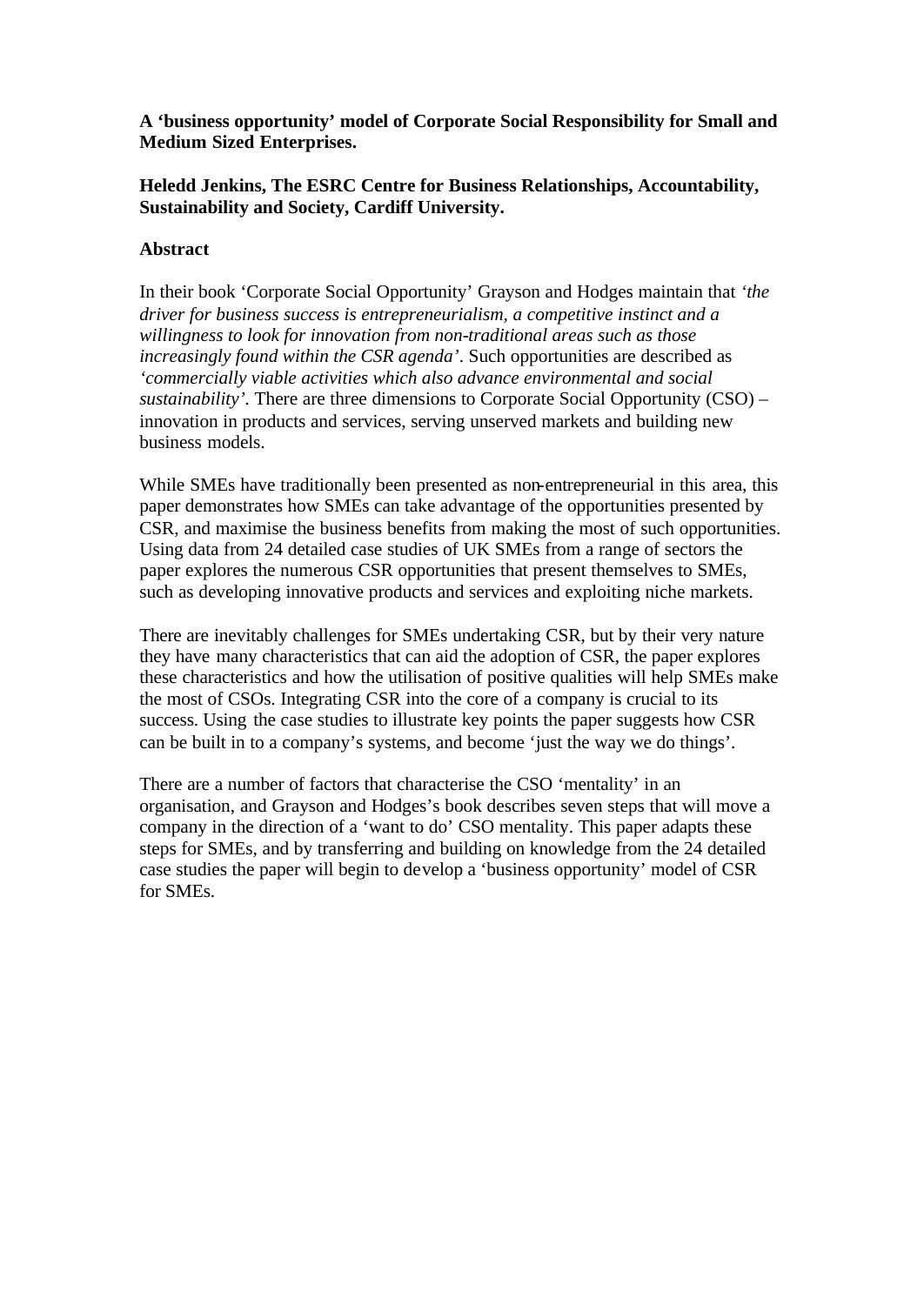#### **Introduction**

Business has come under increasing pressure to demonstrably engage in activities which are described as corporate social responsibility (CSR). Whilst many such activities come under legal compliance, such as environmental legislation, business is encouraged to go beyond this and assume roles previously occupied by the public sector, such as supporting education and becoming involved in the governance of communities (Curran *et al.* 2000). CSR has traditionally been associated with large companies, but recognition of the growing significance of the Small and Medium sized Enterprise  $(SME)^1$  sector (Fuller, 2003) has also led to an emphasis on their social and environmental impact. While SMEs rarely attract national media attention and may not have a significant impact individually, like large corporations (Spence *et al.*, 2003) they constitute a significant part of the UK and European economy and society. For example, at the start of 2004 SMEs accounted for 99.9% of all UK enterprise and more than half of employment and turnover<sup>2</sup>. Given the significant scale of small business in nearly every economy, their aggregate achievements have a major effect worldwide. Researchers are now also recognizing the importance of business ethics and social responsibility as they apply to small firms (see Quinn, 1997; Vyakarnam *et al.*, 1997; Spence, 1999; Spence and Rutherfoord, 2000; Tilley, 2000; Spence and Schmidpeter, 2003; Spence *et al.*, 2003, 2004; Jenkins, 2004).

While SMEs have traditionally been presented as non-entrepreneurial in CSR, this paper demonstrates how SMEs can take advantage of the opportunities presented by CSR, and maximise the business benefits from making the most of such opportunities. Using data from 24 detailed case studies of UK SMEs from a range of sectors the paper explores the numerous CSR opportunities that present themselves to SMEs, such as developing innovative products and services and exploiting niche markets. The paper begins by exploring what is known about the characteristics of SMEs and how CSR might emerge as a process in them. The results of the research study are briefly discussed, and then the concepts of Corporate Social Opportunities (CSO) and competitive advantage are introduced. The paper looks at the characteristics of companies that are ready to realise CSOs, and discusses the managerial mechanisms that need to be in place to capitalise on them and develop CSR strategies that allow a company to gain competitive advantage.

#### **CSR and SMEs**

l

Conventional approaches to CSR are based on the assumption that large companies are the norm and have been predominantly developed in and for large corporations (Jenkins, 2004). Another assumption is that SMEs are 'little big companies' (Tilley, 2000) and that advances to engage companies in CSR can simply be scaled down to

<sup>2</sup> Small Business Service (2005) see

 $<sup>1</sup>$  The EU defines SMEs based on employee numbers, turnover or balance sheet total and ownership.</sup> An SME-

Has fewer than 250 employees, and either

<sup>•</sup> An annual turnover not exceeding ECU 40 million, or

An annual balance sheet total not exceeding ECU 27 million, and is an independent enterprise, i.e. 25% or more of the capital or voting rights cannot be owned by large enterprise/s.

http://www.sbs.gov.uk/SBS\_Gov\_files/researchandstats/SMEStats2004.pdf [accessed 12/01/2006].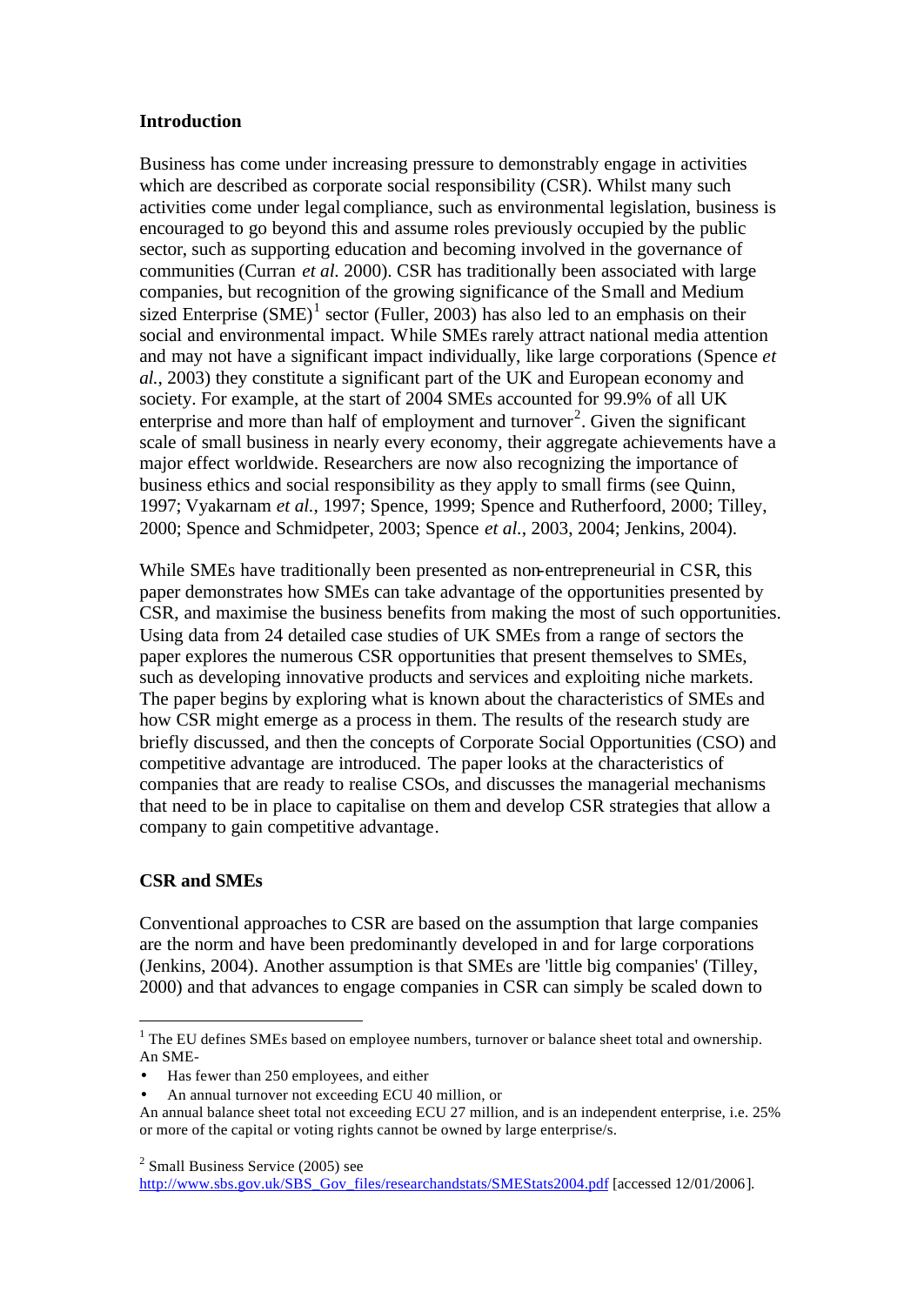'fit' SMEs. The SME sector is often perceived as homogeneous, the defining characteristic explaining its behaviour being size (Wilkinson, 1999). Whilst size is a factor, and many SMEs may conform to such views, there are other internal and external dynamics that explain their behavioural characteristics. SME behaviour is often understood in terms of the psychological characteristics of the entrepreneur or 'owner-manager', as Bolton (1971) noted SMEs tend to have a personalised style of management and lack formal management structures with specialised staff. These characteristics vary widely depending on individual personalities and differing ownership structures, and will influence the company's approach to CSR. The most common form of SME is the owner-managed firm where ownership and control lie with the same person. This lends legitimacy to the personal decisions made on how to use company resources, such as on CSR related schemes, and allows a degree of autonomy in how CSR is approached.

The SME manager may be responsible for several business tasks at once (Spence, 1999) and awareness of issues beyond the day to day running of the business may be low (Tilley, 2000). SMEs can be difficult to regulate as they are both reluctant to adopt voluntary regulation but are also distrustful of bureaucracy (*ibid.*), and are less responsive to institutional pressures e.g. legal, competitor benchmarking, government agencies, public and private interest groups (Dex and Scheibl, 2001). But, SMEs can also *"be very adaptive, swiftly adjusting their trading capacities according to changing market opportunities"* (Goffee and Scase, 1995, p.18). This flexibility means that they can respond quickly to changing circumstances; SMEs may be able to rapidly take advantage of new niche markets for products and services that incorporate social and/or environmental benefits in their value (Jenkins, 2006).

Notions linked to SMEs, such as 'community' and 'small business owner' (Burns, 2001) have become more complex (Curran *et al.*, 2000) suggesting a fragmented, far from homogeneous sector operating in numerous economic spheres, in a dispersed supply chain, with differing managerial styles and ownership structures. Thus, the notion of the profit-maximising, rational economic entrepreneur as the standard image of the small business owner-manager is likely to be false (Spence and Rutherfoord, 2000).

Evidence suggests that the majority of SMEs believe that organisations like themselves should pay significant attention to their social and environmental responsibilities (Southwell, 2004). SMEs play a crucial part in investments in social capital that can help to overcome common problems in society, but they tend not to reflect on their own social practice as they are frequently motivated by personal moral convictions not business reasons (Habisch, 2004). Recent trends show that there is some growth in the engagement of SMEs in the CSR agenda (Joseph, 2000; MORI, 2000; DTI, 2001, 2002; EC and Observatory of European SMEs, 2002; Grant Thornton, 2002; Irwin, 2002; EU, 2004). The CSR agenda may not always be a business threat and cost burden to SMEs, rather it could provide significant scope for competitive advantage (Tilley, 2003). However, the motivational pressures that may engage SMEs in CSR are not the same as for large companies.

While the growing visibility and global impact of large companies and brands has heralded calls for greater transparency and accountability, SMEs remain largely invisible and unlikely to see CSR in terms of risk to brand image or reputation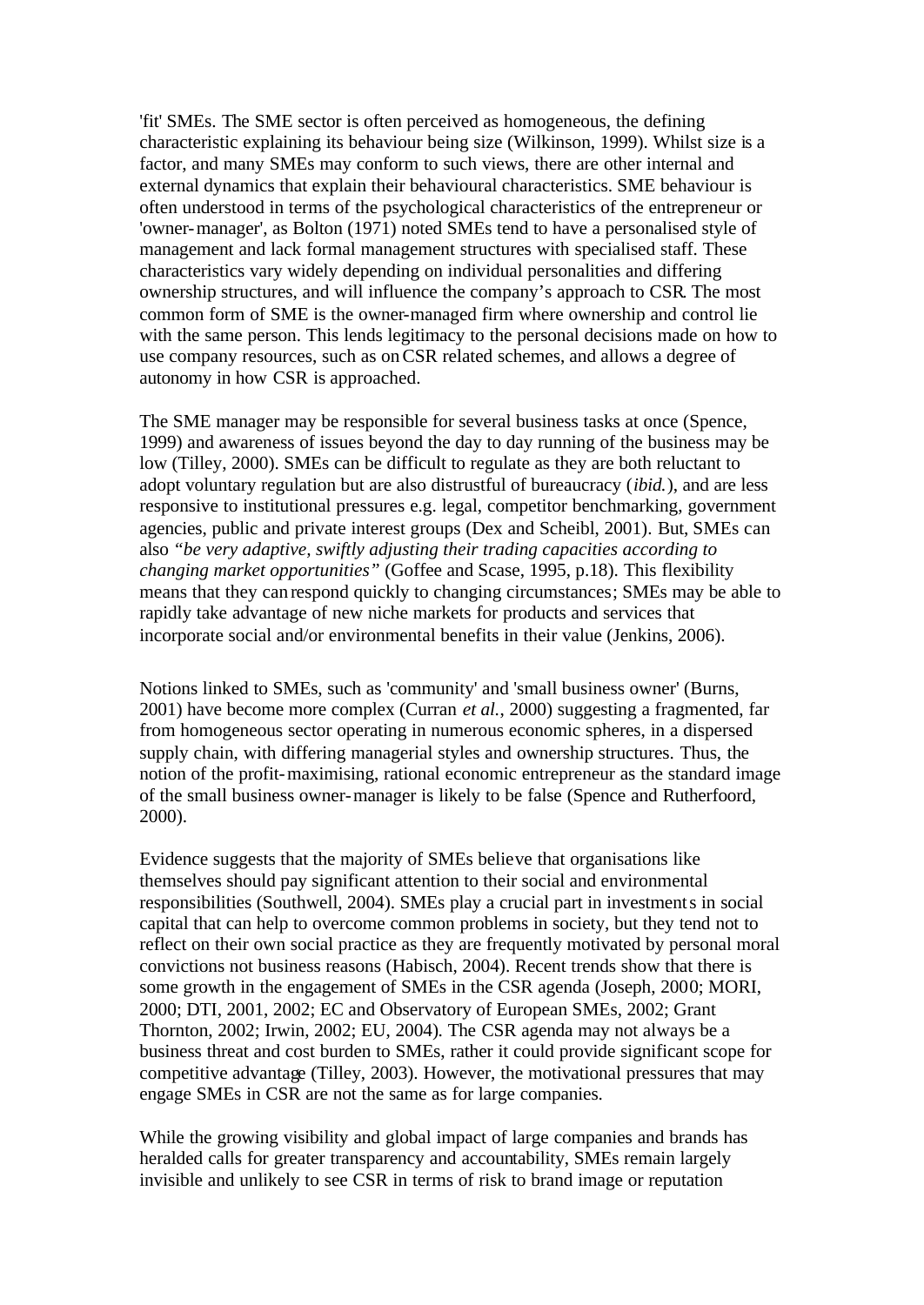(Jenkins, 2004). For SMEs, issues closer to home are far more likely to hold their attention such as employee motivation and retention and community involvement. Realistically, 60% of SMEs are simply content to survive (Baker, 2003), as long as they are making a decent living there is little need to reduce the bottom line with CSR related schemes. Another way of looking at this is that it is precisely because of a desire to protect a personal ethic that some small firms are simply content to survive. Graafland *et al*. (2003) suggest that the most popular instrument for organizing CSR used by SMEs is to let one member of the board be answerable to ethical questions, and they are less inclined to use formal instruments (such as codes of conduct) to foster ethical behaviour within the organisation.

There are basic CSR issues that all SMEs have a responsibility for, amongst them the creation of a good working environment where diversity is encouraged, the fair distribution of wealth in a community, and the protection of the environment. SMEs are often portrayed badly in relation to such basic responsibilities (Gibb, 2000; Hillary, 2000; Bacon *et al.* 1996) and are frequently seen as a problem within the CSR debate, because of their failure to become engaged with it. An alternative interpretation is that so far, it is the CSR debate that is the problem, because of its failure to engage SMEs (Jenkins, 2004a).

## **Corporate Social Opportunities (CSO) and competitive advantage**

One way to engage SMEs more effectively in CSR is to demonstrate how they can achieve added value and competitive advantage through realising and maximising the opportunities presented by CSR; this of an often neglected dimension of SME performance management. In their book 'Corporate Social Opportunity' Grayson and Hodges (2004, p.9) maintain that *'...the driver for business success is entrepreneurialism, a competitive instinct and a willingness to look for innovation from non-traditional areas such as those increasingly found within the CSR agenda.'* These are termed corporate social opportunities and are described as *'...commercially viable activities which also advance environmental and social sustainability...The goal is to be able to create an environment where numerous CSOs are possible.'*  (*ibid.* p.11).

The companies in the research study sought increased profitability and growth, but these were not their only goals and this was not their only motivation; they were also willing to look for competitive advantage by seeking opportunities in less traditional ways i.e. through CSR. There are three dimensions to CSO – innovation in products and services, serving unserved markets and building new business models. These will be elaborated on further in the paper using examples from the study companies.

The notion of competitive advantage is a crucial component of CSO. Companies can gain competitive advantage by capitalising on the CSOs offered by CSR. Many 'large-firm' concepts such as CSR and stakeholder management are directly relevant to owner-managers trying to improve their firms' competitiveness although how this is approached will be different in SMEs than in large, well-resourced companies (Jones, 2003).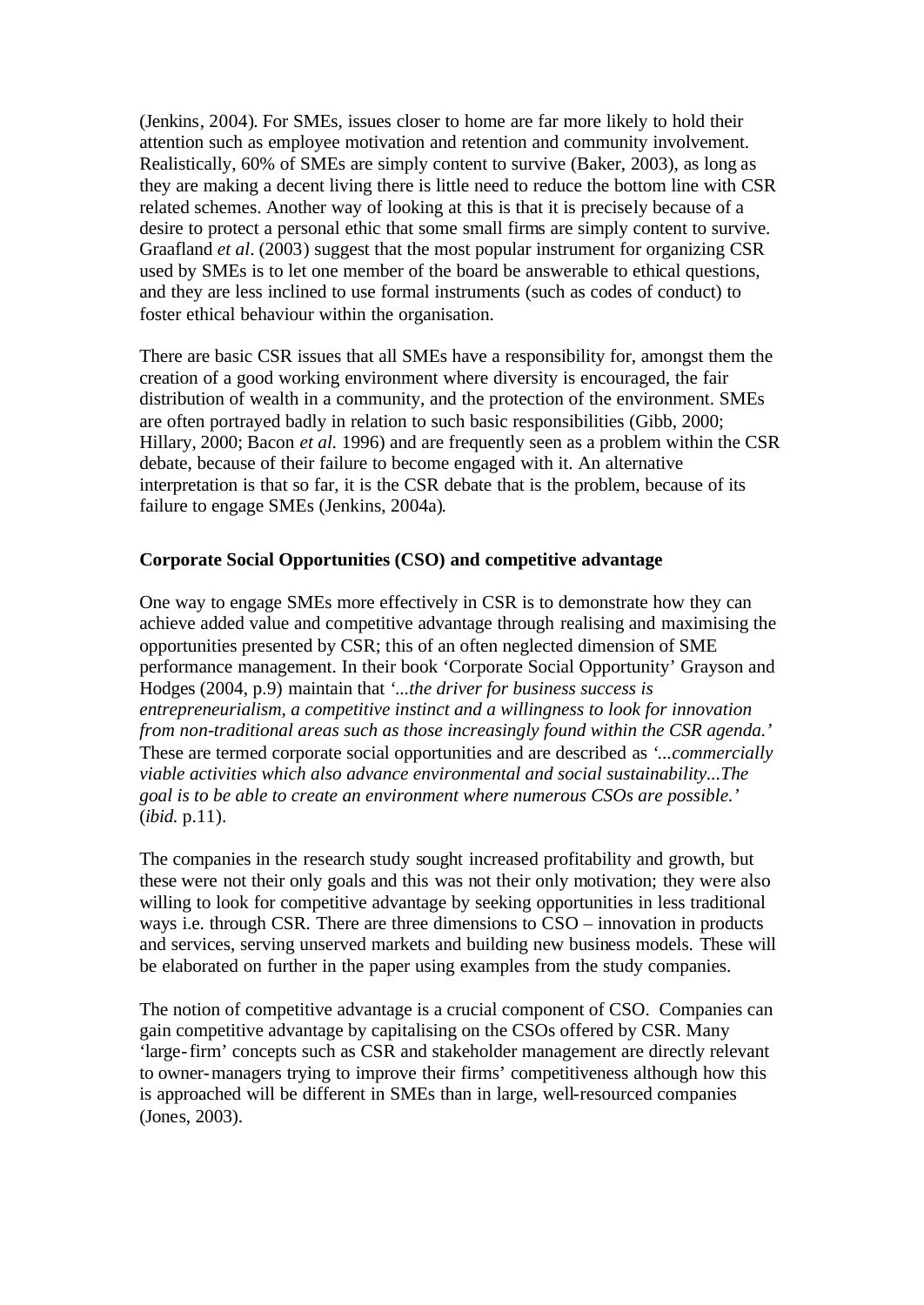# **The research project**

## *Methodology*

This paper is based on the findings of a UK wide study of socially responsible SMEs. The 24 companies studied were chosen as 'exemplars' of CSR in SMEs; the aim of this study was to progress understanding of both the limitations on and opportunities for CSR in SMEs through the exploration of exemplary characteristics in the study companies.

A collective case study approachwas used and qualitative data was derived from indepth semi-structured interviews with 24 SMEs from across the UK. The case study approach allows an investigation to retain the holistic and meaningful characteristics of real-life events (Yin, 1984), such as the organisational and managerial practices studied here. The use of exemplars allowed the researcher to investigate individual instances of good practice, and build them into a body of knowledge that may be transferable to other SMEs. The research was conducted at the micro-level i.e. it was grounded in the perspectives of owner-manager/managing directors, whose personal values often influence the strategic direction a company takes (Burns, 2001), and shows how CSR is balanced with the daily activities of a company.

The geographic coverage of the study was largely determined by the locations that the award-winning companies happened to occupy, but in practice this resulted in a good spread of companies throughout the UK. The definition of SME size itself has proved complicated and problematic. With no universal definition of an SME, research is based on varying interpretations, making comparisons between studies difficult. In order to minimise variability due to size, companies were selected within a middle range of 25-120 employees. This research was not intended to be industry specific so companies were drawn from a variety of industries. Key areas of investigation were CSR terminology, the influence of managerial values, the nature of SME CSR activities, motivation for and benefits from engaging in CSR, and the challenges faced.

#### *Discussion of results*

Although some companies expressed difficulty in understanding the concept of CSR, all could define what it meant specifically in the context of their company. CSR was seen as an 'all embracing' idea that concerns having an awareness of the impacts of the business, and wanting to have a positive impact on a wide range of stakeholders through the business decisions that are made. Common themes that emerged while discussing CSR as a concept were that CSR must not be an externality, but should be incorporated and integrated into every element of the business, and CSR is about having an ethos and values as a company; such principles were frequently expressed in the company vision or goals, which often reflected the given definition of CSR.

Companies felt that they were being socially responsible simply by supporting the local economy and community by being profitable and successful companies and employing people; but they also recognised the importance of other responsibilities. Key stakeholders that companies engaged with were the environment, employees, community and the supply chain, the relative importance of whom varied from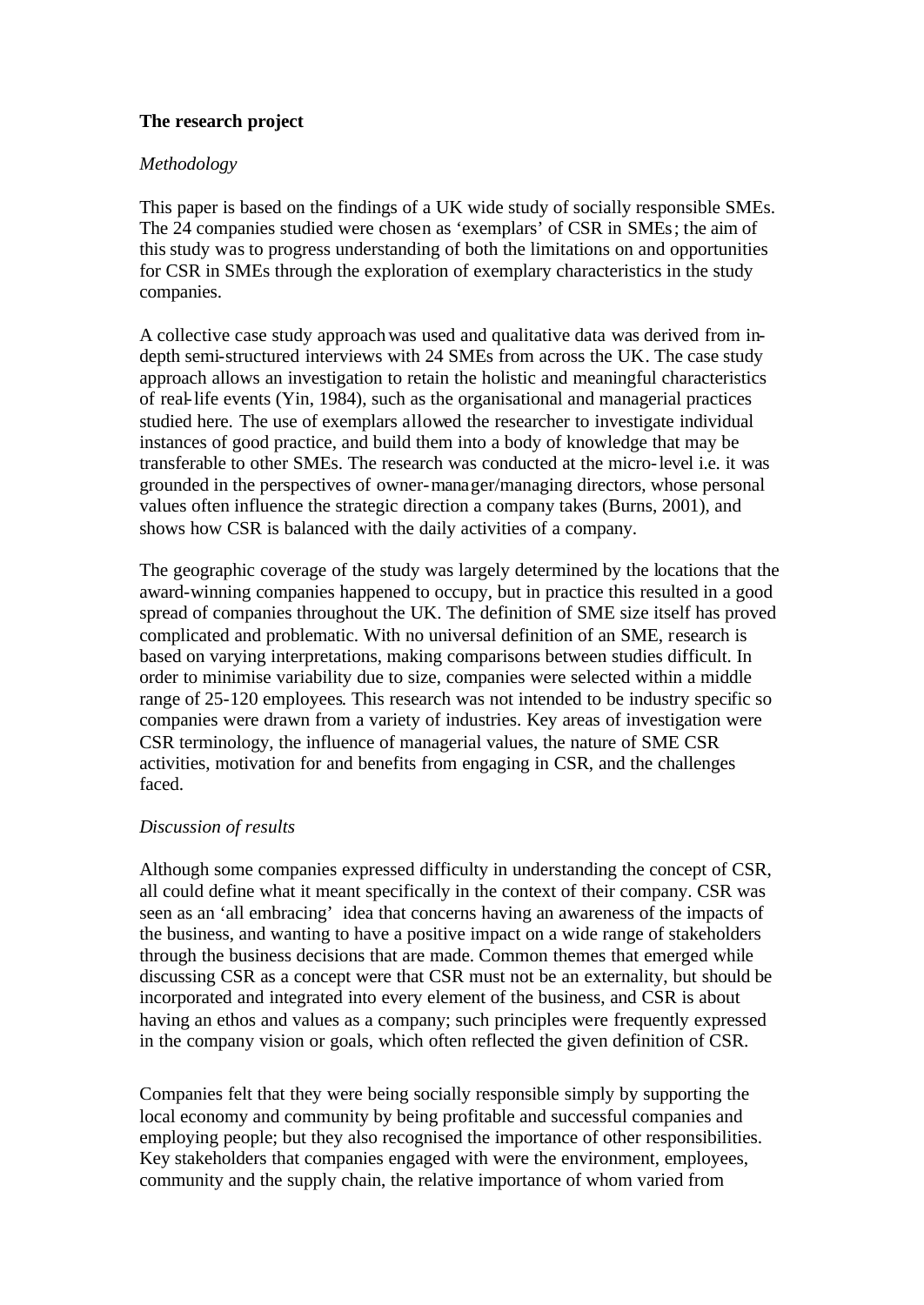company to company. Companies undertook a wide range of CSR activities such as environmental management initiatives, community projects and employee development programmes. The companies' CSR programmes were all at different stages of strategic development and a spectrum emerged from a completely *ad hoc*  approach to all CSR activities, to the development of a CSR strategy.

While all companies could find business reasons for CSR and realised business benefits, fundamentally this isn't why they do it. The majority used moral and ethical arguments to justify why CSR was important to them. Interviewee responses suggested that internal drive rather than external pressure was their main motivation for CSR. Companies could begin to make a business case for CSR and listed numerous benefits that they had realised, such as improved image and reputation, better market position, more business, increased employee motivation and cost savings and increased efficiency.

Many of the companies were uncomfortable with the idea of promoting their CSR activities. It was seen as a 'big business' thing to do and there was a belief that many large companies only undertake CSR for the PR benefits. Companies didn't feel comfortable with 'boasting' about the social aspects of their CSR activities as they were undertaken for moral not business reasons. Small firms are unlikely to employ individuals in marketing or PR roles and therefore are not likely to consciously pursue goodwill from their CSR activities for commercial exploitation. This discomfort did not transfer to the notion of encouraging other companies to adopt CSR, most companies were very happy to promote the CSR agenda and encourage others to become more socially and environmentally responsible

The paper looks at the characteristics of companies that are ready to realise CSOs, and discusses the managerial mechanisms that need to be in place to capitalise on them and develop CSR strategies that allow a company to gain competitive advantage. SMEs are well placed to utilise such characteristics in a beneficial way and have many characteristics that can aid the adoption of CSR. Grayson and Hodges (2004) describe seven steps that will move a company in the direction of a 'want to do' CSO mentality. This paper adapts these steps for SMEs, and by transferring and building on knowledge from the 24 detailed case studies the paper will begin to develop a 'business opportunity' model of CSR for SMEs.

#### **Characteristics of a CSO company**

How can a CSO mentality be achieved and what are its characteristics? According to Grayson and Hodges (2004, p.13) *'...the answer lies in achieving alignment of business values, purpose and strategy with the social and economic needs of customers and consumers, while embedding responsible and ethical business policies and practices throughout the company.'* Table 1 outlines the key characteristics of a corporate social opportunity company; it focuses on vision and values, communication, top-level management commitment, effective tools and mechanisms and stakeholder engagement.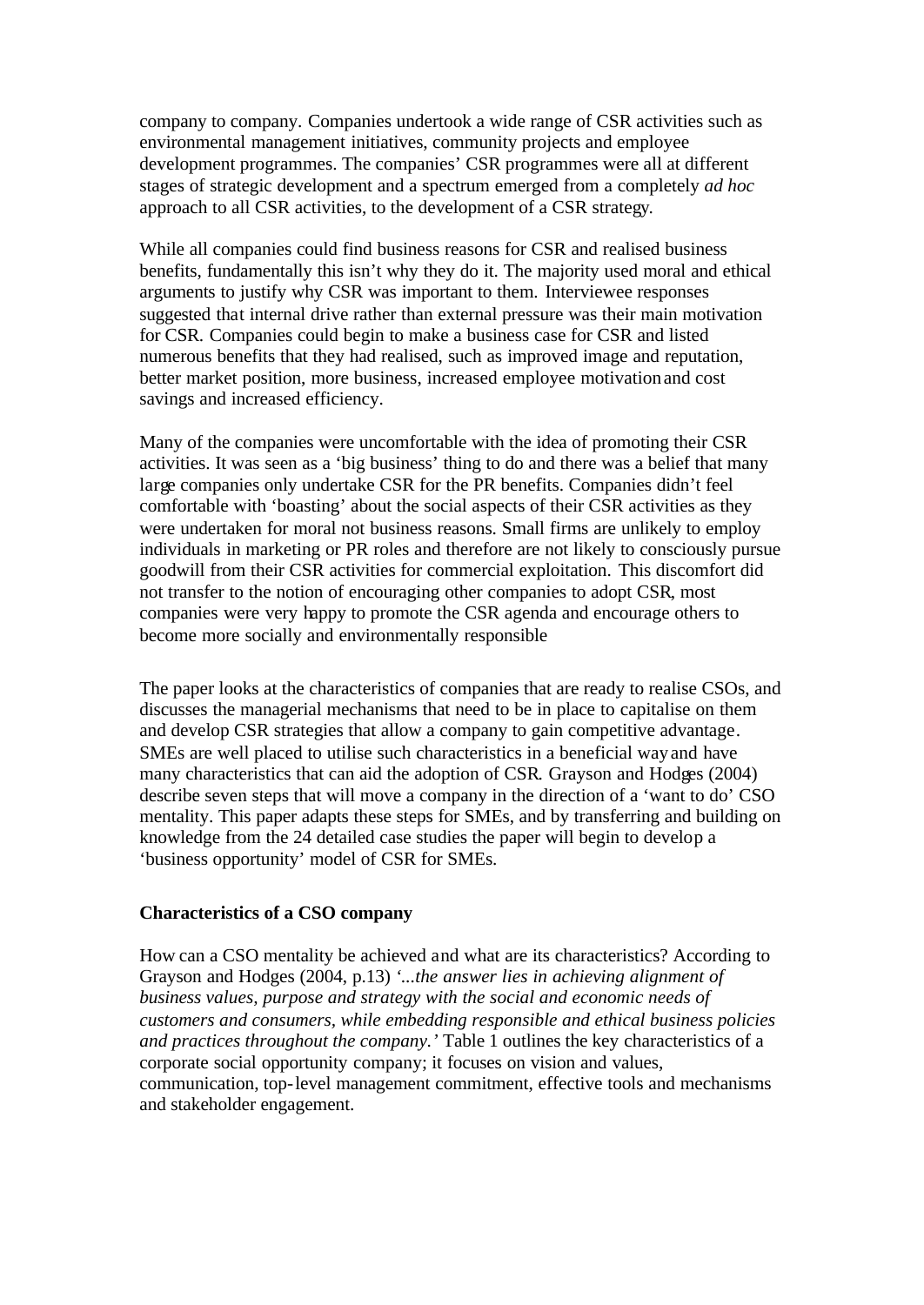#### **Key characteristics of a corporate social opportunity company**

1. Organisation aligns and articulates explicitly its purpose, vision and values consistent with responsible business practice.

2. Leadership fully believes in and lives those values and purpose.

3. Purpose, vision and values are continuously communicated throughout the organisation and beyond.

4. Purpose, vision and values are constantly reinforced through culture, processes and rewards.

5. Effective mechanisms for whistle-blowing on any 'values gaps'.

6. Effective tools and processes for scoping and prioritising risks and opportunities associated with

CSR and a framework for ensuring consistency of decisions and values. 7. Decision-making processes at the top of the organisation.

8. Effective stakeholder engagement processes.

9. Ethical code governing relations with stakeholder partners to determine the fair share of risks and rewards.

10. Appropriate measurement and reporting of company's performance.

**Table 1. Key characteristics of a company or organisation taking corporate social opportunities (adapted from Grayson, D and Hodges, A., 2004, p.14).**

There are a growing number of highly successful businesses that are passionately committed to people, wisdom and service. These are high-performing companies where commercial success grows out of their commitment to values and to the human spirit (Lamont, 2002). It is important for the company to develop an understanding of CSR and translate this into business principles. CSR is the practical implementation of a company's 'ethos'. The first step towards developing a CSO mentality is to set values and principles for the company, usually the role of the business owner/s, and align the company's understanding of CSR to this. For example, the principle 'respect and value our colleagues' in CSR translates into improving the work-life balance of employees or providing excellent training and development opportunities. Important principles of a 'spirited business' include trust, vision, courage, creativity, patience, integrity and community (Lamont, 2002). Many of the study companies espoused such principles when discussing what CSR meant and the principles behind their business. One advertising firm based in London had a philosophy and vision based on five key principles- integrity, humanity, diligence, enthusiasm and openness, and everything that it did was marked against those touch-stones. The crunch between improving the bottom line and committing to CSR may be overcome by tapping into the core motivating factors of the company and using these to underpin the company's business strategy.

Table 2 outlines some of the key aspects of a 'spirited' business and illustrates them with examples from the study companies. Such pointers can be used as a basis for getting a CSR culture ingrained into the company.

| Aspects of a 'spirited business'                   | Case study example                                  |
|----------------------------------------------------|-----------------------------------------------------|
| Values provide a template for decision making-     | For one architecture company CSR is about           |
| need a vision, and to base the company's           | making the World a better place, creating better    |
| understanding of CSR on this.                      | spaces, putting something back into local           |
|                                                    | community and wider World and encouraging           |
|                                                    | staff to grow as people.                            |
| Human beings matter- need to create a positive,    | This printing firm is dedicated to providing its    |
| nurturing, supportive environment for employees    | staff with a good work-life balance. The company    |
| to maximise the capacity for human creativity.     | developed a work-life balance policy and a          |
|                                                    | 'people policy' dedicated to employee's training    |
|                                                    | and development needs.                              |
| Include and listen to the marginalised-bring every | One IT Training company always looks for ways       |
| employee into the centre of the company and get    | to enable people to push back their personal limits |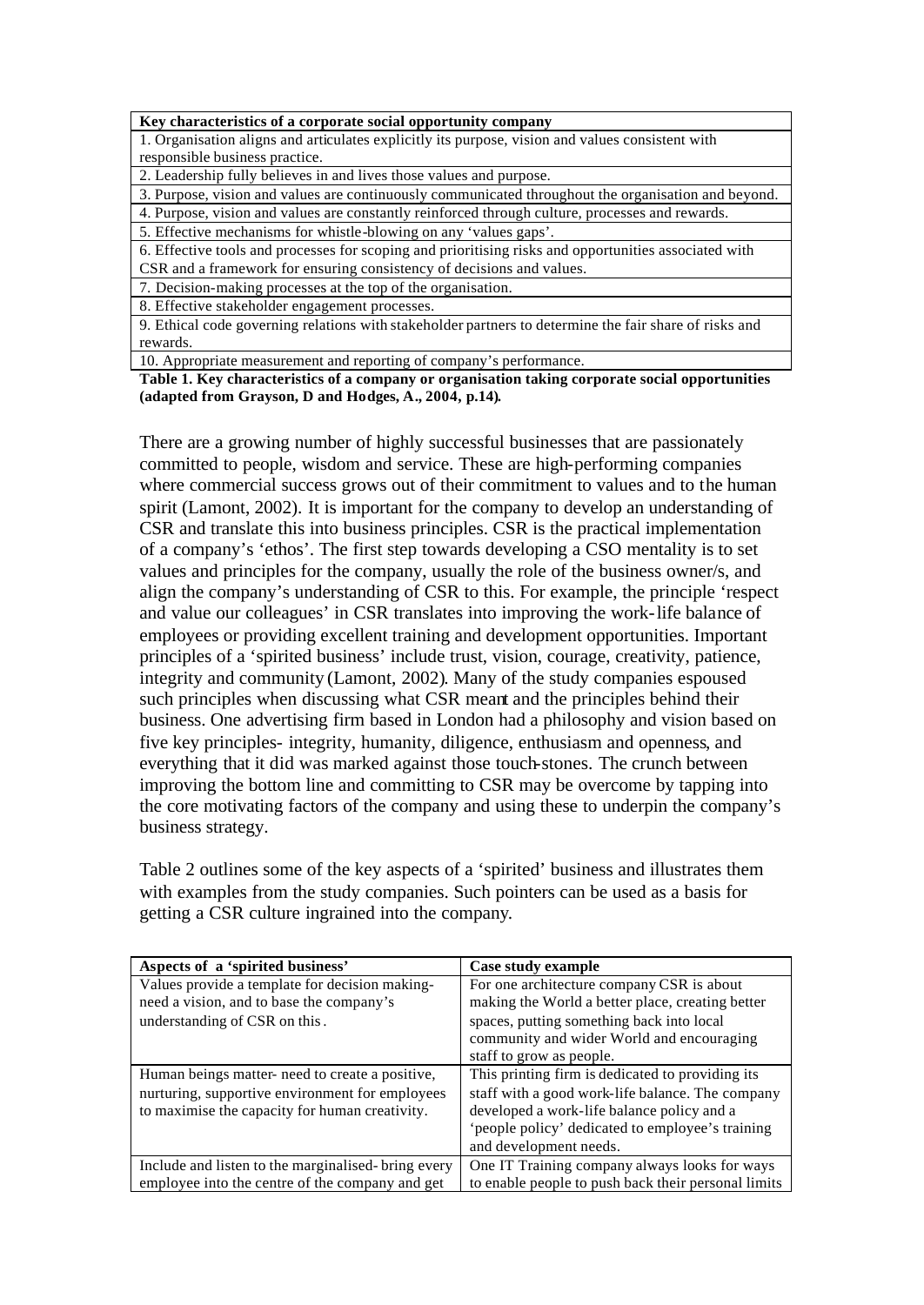| them involved in CSR.                                                                                                                                                                                                                                                                                                                                                                                                                                                                        | and to reach their full potential and believes that if<br>it treats its people excellently then it will receive<br>excellent work in return.                                                                                                                                                                                                                 |
|----------------------------------------------------------------------------------------------------------------------------------------------------------------------------------------------------------------------------------------------------------------------------------------------------------------------------------------------------------------------------------------------------------------------------------------------------------------------------------------------|--------------------------------------------------------------------------------------------------------------------------------------------------------------------------------------------------------------------------------------------------------------------------------------------------------------------------------------------------------------|
| Draw on diversity-difference is necessary to<br>success, no one person or perspective is adequate<br>to respond to the complexity of today's<br>world/CSR issues.                                                                                                                                                                                                                                                                                                                            | This recovery and recycling firm has a company<br>CSR strategy that is 'guarded' by a team made up<br>of a cross section of staff.                                                                                                                                                                                                                           |
| Creativity- instead of balking at hurdles when a<br>difficulty arises a company may think 'how does<br>this provide us with an opportunity to find new<br>ways of working'?                                                                                                                                                                                                                                                                                                                  | One company, who's main employee drain is<br>people leaving to go travelling, set up a scheme<br>where employees were sent abroad to train people<br>in developing countries, thereby providing<br>employees with experience and broadening their<br>horizons, and disadvantaged people with access to<br>training.                                          |
| A holistic approach-it's impossible to separate<br>what is going on in the world and in employee's<br>lives from business and finance etc. SME owner-<br>managers usually find it impossible to make this<br>separation anyway, this can lead to an opportunity<br>for maximising the applicability of CSR schemes<br>to the outside world-'people bring the whole of<br>themselves to the business'.                                                                                        | The owner-manager of this manufacturing firm<br>believes that operating the company in a socially<br>responsible manner is no different to how he as an<br>individual would behave. CSR is about operating<br>and managing the business in a way that is<br>sensitive to the external world-employees, the<br>environment, and shareholders.                 |
| Community- a sense of well-being, when each<br>person feels valued and part of a whole, but can<br>also express their individuality. For CSR, feeling<br>part of a wider community is also important.                                                                                                                                                                                                                                                                                        | The owner-manager of this recruitment services<br>company believes that staff enjoy getting involved<br>with the community and want to work for a caring<br>company.                                                                                                                                                                                         |
| Wealth-generating wealth is vital to the well-<br>being of the UK, without wealth companies can't<br>exist and they would be unable to provide the jobs<br>and services they do. CSO companies take the<br>business of generating wealth very seriously and<br>they do so successfully; CSR is pointless if your<br>business is failing. However, while profit making<br>is crucial to the success of CSR, profit<br>maximisation does not have to be the sole raison<br>d'étre of the firm. | Many of the case study companies have strong<br>goals alongside growth and profit maximisation,<br>such as the Property development company with<br>urban redevelopment and regeneration at the core<br>of this company's philosophy since its inception<br>and the recovery and recycling firm that has<br>environmental education as one of its key goals. |

**Table 2. Aspects of a 'spirited business' (adapted from Lamont, 2002).**

#### **Values**

A key aspect that underpins the ability of companies to take advantage of CSOs is the importance of values to the owner-manager and to the company. In order for CSR to work in a company it must have an internal champion; top-level management commitment is crucial to its success. In a large company, top-tier managers may support CSR, but it is usually driven by champions at the middle-tier working in departments such as human resources or external relations. In SMEs, the ownermanager is often both the driver and implementer of values. Managers exhibit their personal values through the exercise of managerial discretion (Hemingway and Maclagan, 2004) and SME owner-managers have the autonomy to exercise such discretion. Values and operational priorities e.g. profit making or profit maximising are important considerations in the way in which new ideas are implemented and competitive advantage is realised. Values nourish the organisation and enhance the spirit of entrepreneurialism (Lamont, 2002).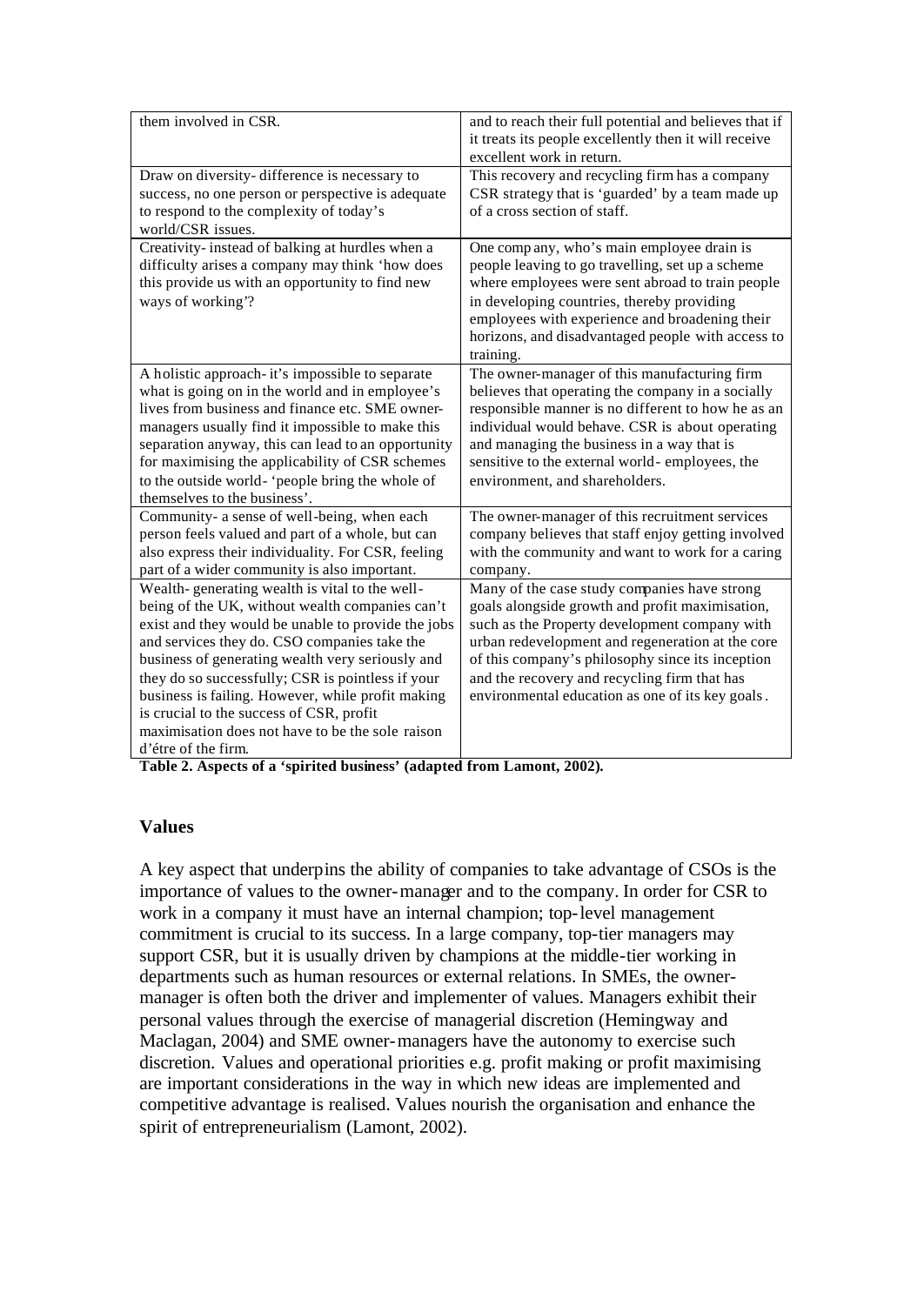In all of the companies interviewed the owner-manager or senior partner was directly responsible for directing the CSR principles and activities of the company and moulding the company culture in their own personal values and beliefs. All interviewees felt that their values were essential and a powerful driver of ethics and standards in the company. This also led many to be external champions of CSR, promoting the agenda because they truly believed in it.

## **Competitive advantage**

*'Competitive advantage...stems from the many discrete activities a firm performs in designing, producing, marketing, delivering, and supporting its product. Each of these activities can contribute to a firms' relative cost position and create a basis for differentiation.'* (Porter, 1985, p.33). From a CSR perspective 'cost position' may be seen as adding value to the company through innovative approaches and 'differentiation' as CSOs that set an SME apart from competitors. Competitive advantage for owner- managed SMEs need not necessarily be linked to increased turnover and profits, but should focus on supplying better value for customers, and other stakeholders through maximising CSOs.

The way in which ideas are implemented will be contingent on a range of factors including the skill, knowledge and motivation of owner-managers and their employees as well as the competitive environment in which they're operating (Jones, 2003). Dynamic capabilities are described by Teece *et al.* (1997) as the ability of managers to create innovative responses to a changing business environment e.g. CSR. The organisational and managerial processes with the creation of dynamic capabilities are:

1. The co-ordination and integration of internal and external activities e.g. integrating CSR into core business activities.

This involves developing a CSR strategy that is closely aligned with the company's business strategy.

2. Learning e.g. learning about CSR and new ways of doing business.

Training is required to achieve the necessary skills to take advantage of the CSOs presented by CSR. This includes in-house training of employees, training from external specialists, business school courses as well as mentoring, secondments and partnering and networking with other companies to share best practice *'...the root cause of competitive advantage is a company's relative ability to learn...'* (Gibb, 1997, p.17).

It is unlikely that competitive advantage can be created or sustained in the longer term without a commitment to learning across the organisation. For example, one manufacturing company felt that a lack of education and training development in their employees was becoming a barrier to company progress, so they introduced an employee training and development scheme to try to improve matters. '*About five years ago my brother and I basically did everything and ran everything, and decided on everything, so this culture of the employees always looking upwards for decisions and not sorting things out for themselves was becoming quite a barrier to our*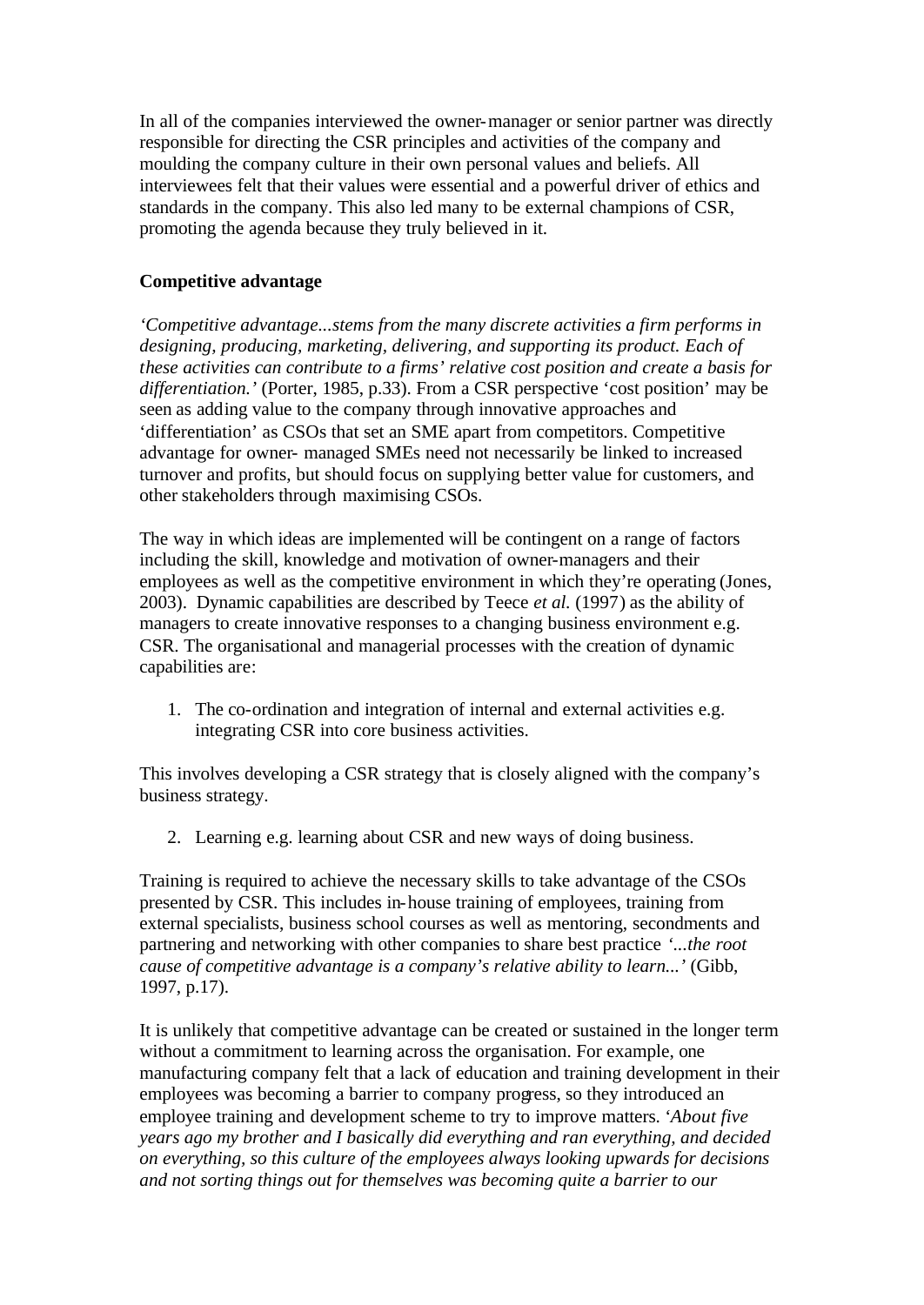*progress'* (manufacturing company, 100 employees, Yorkshire).The company took several important steps forward:

- 1. The recruitment and formal recognition of a senior management team, leading to greater delegation of important responsibilities.
- 2. All senior management (including the owners) were sent on a business management course.
- 3. Every single member of staff attended an NVQ course on world class manufacturing (all but one passed).
- 4. Company achievements were recognised by a Management Learning Award.
- 5. Set up a culture of 'limitless achievement' in the company and encouraged employees to 'raise the post' for their own ambitions.

*'…it's just raising the post a little bit as regards people's ambition. It's definitely having an effect on a lot of people… and you can see the stars starting to emerge that previously might have been somewhat subdued by the management systems…'*

3. Reconfiguration and transformation that is based on surveillance of market and technological markets e.g. taking advantage of CSOs.

SME owner-managers are much less able to influence the competitive environment than larger firms (Jones, 2003), but are more able to do so if they collaborate with their peers and other stakeholders. The competitiveness of SMEs is strongly influenced by the extent of interfirm collaboration (Rosenfeld, 1996); 'hard' networks include SMEs joining together to co-produce, co-market, co-purchase or co-operate in new product or service development, 'soft' linkages involve sharing information or acquisition of new skills (*ibid.*).

Indeed, in this way competitors and peers may be seen as key stakeholders to an SME (see Spence, 2001 for a more detailed discussion on this). The study companies showed a strong preference for learning about CSR through peer networks and were happy to share information. There are also opportunities for SMEs to collaborate in hard linkages to develop CSR related products and services; collaboration is in itself a CSO. Viewing the firms' business networks as a 'learning environment' is central to performance improvements and SMEs have an advantage in doing this as there should be fewer communication barriers to sharing knowledge about such activities (Gibb, 1997).

SMEs experience advantages and disadvantages when seeking competitive advantage. A well documented disadvantage is a lack managerial resources leading to poorly managed activities (Jones, 2003). Much has been made of the resource limitations of small firms and its effects on its ability to get to grips with concepts such as CSR, but there are a number of positive characteristics that SMEs posses that can help them to minimise limitations and realise opportunities from CSR.

• SMEs are flexible and adaptable, and can therefore respond quickly to changing circumstances. For example, SMEs may be able to rapidly take advantage of new niche markets for products and services that incorporate social and/or environmental benefits in their value.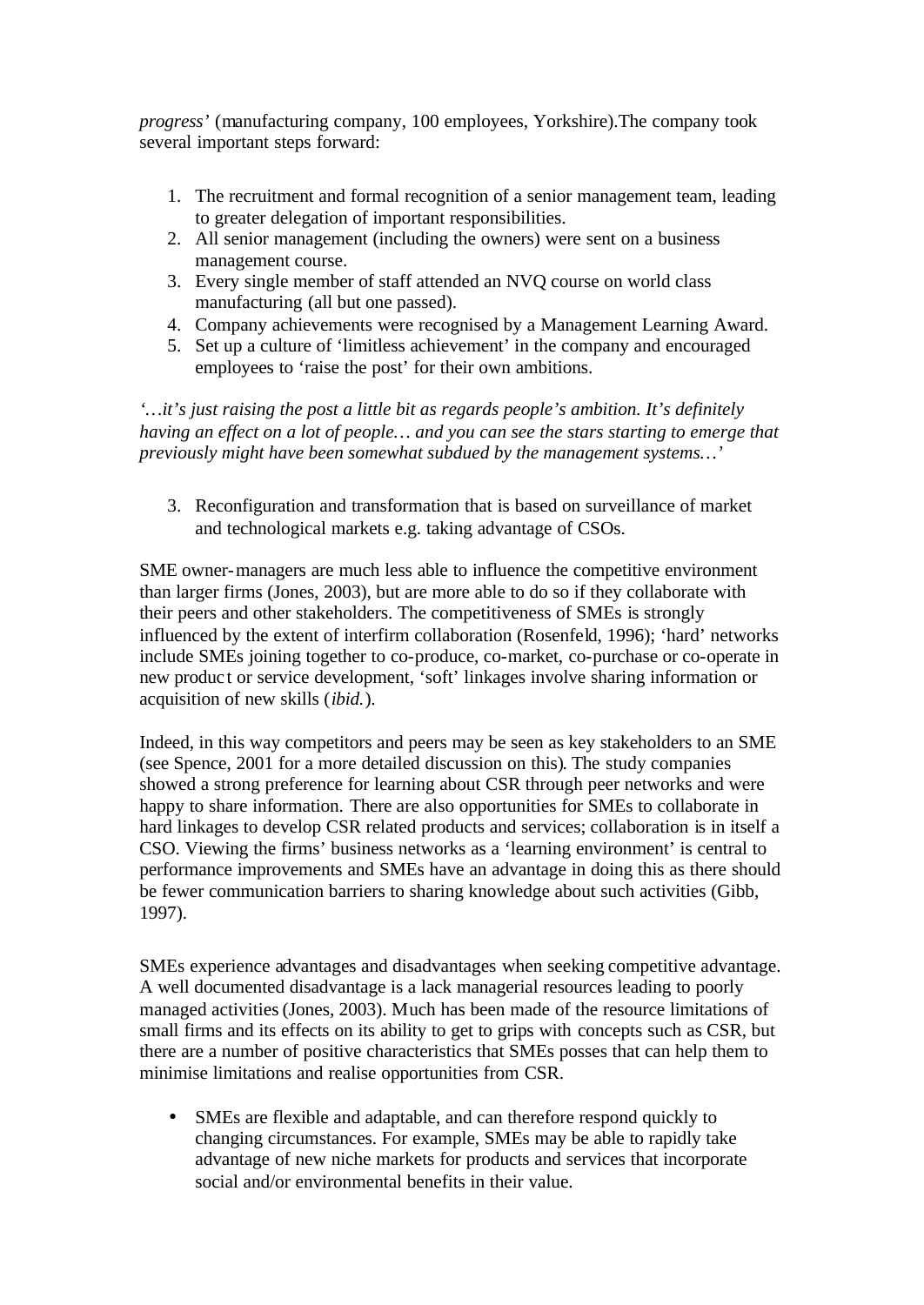- SMEs are often creative and innovative, which can be applied to the development of innovative approaches to CSR.
- The owner-manager is closer to the organisation so can more easily influence the values and culture of the company and champion CSR throughout the company.
- Communications in SMEs are more fluid and open allowing values to be embedded across the organisation and CSR information to be rapidly disseminated.
- Leaner, less hierarchical management structures should facilitate the involvement of all employees in CSR programmes.
- The benefits of undertaking any action are felt more immediately, particularly those relating to personal satisfaction and motivation.
- Companies may experience difficulties in making CSR operational, there often seems to be a gap between rhetoric and implementation (Grayson and Hodges, 2004). But in SMEs this gap may be smaller, due to the closeness of the owner-manager to the day to day operations of the company, and therefore easier to overcome.

Viable sources of competitive advantage in SMEs include:

- Output flexibility (Fiegenbaum and Karmani, 1991) e.g. adapting to changing work environments by adopting CSR.
- Innovation (Lefebvre and Lefebvre, 1993) e.g. developing innovative products and services with CSR credentials.

The companies in the study showed numerous examples of innovation by developing products and services that incorporated social and/or environmental benefits, one dimension of Grayson and Hodge's (2004) CSOs. Some of these examples also reflect elements of the other two dimensions i.e. serving unserved markets and building new business models, particularly those who had chosen to focus a sizeable proportion of their business on serving charity markets, capitalising on the upward growth curve of the UK voluntary sector.

CSR activities in this category, innovation in products and services, are market-driven while at the same time addressing important societal conditions (Kramer *et al.* 2005) such as environmental protection, sustainability, education and ethics. Such products and services are often too specialized to attract large, global companies, and therefore appear to offer attractive opportunities for SMEs. Examples of such innovations include:

- The construction company developing and promoting sustainable timber construction.
- The printing company that has developed a special environmental printing route which customers can choose.
- The publishing company that publishes travel guides that highlight culturally and ethically aware tourism.
- The IT training company where 45% of the company's clients are charities, 30% are other not for profits.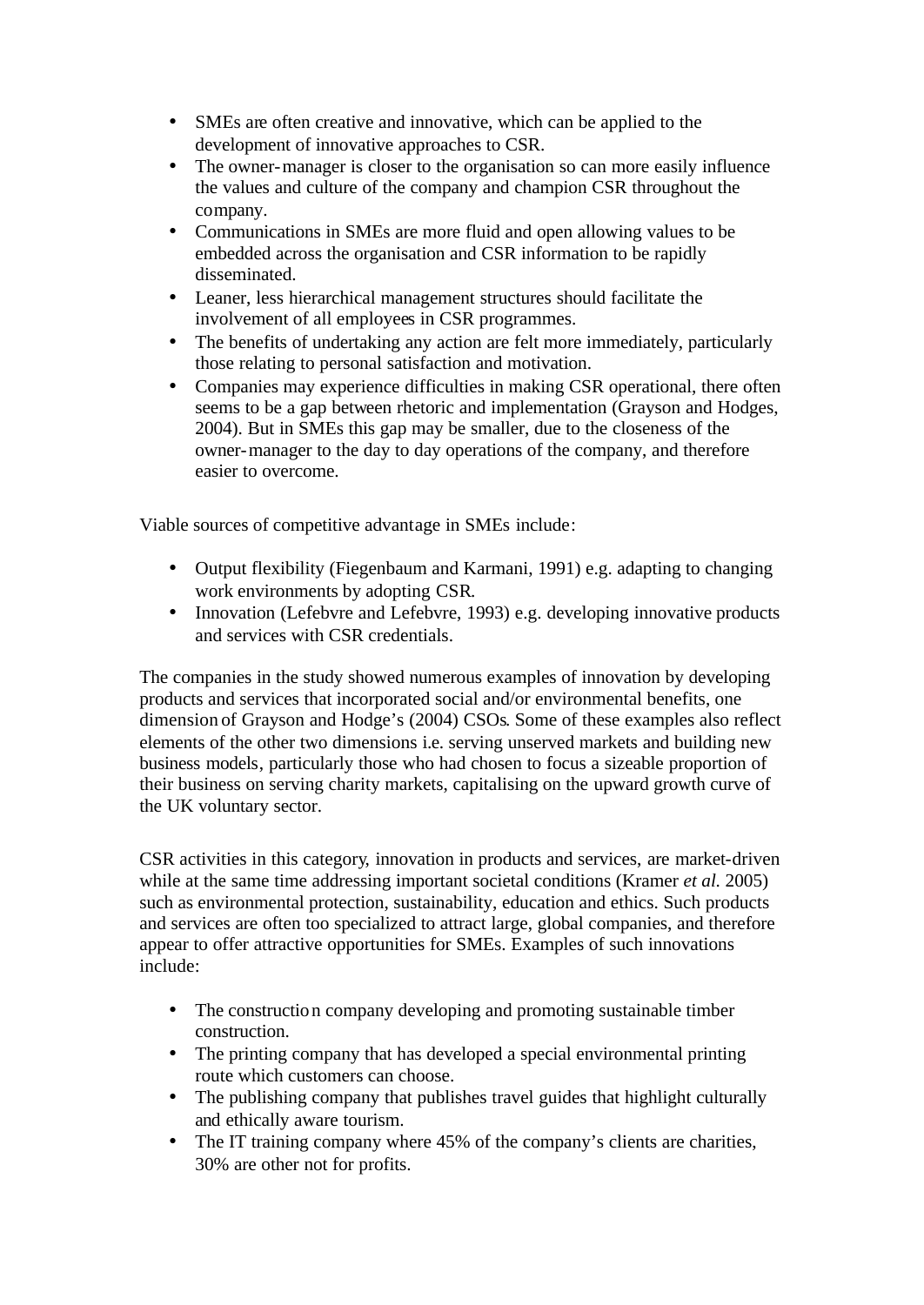- The company that recycles waste toner cartridges and mobile phones. From its inception the company has had environmental education as one of its key goals- educating the public about the reuse potential of commonly used products such as mobile phones and the benefits of limiting natural resource use. A large part of their business is providing substantial revenue streams to charities, NGO's, schools and community groups.
- The property development company intent on stimulating broader regeneration of our urban communities.

## **A 'business opportunity' business strategy**

A crucial part of profiting from the opportunities presented by CSR is to develop a business strategy that aligns the company's business goals with a strong commitment to CSR values and principles. The subjective judgement of the owner-managers has a strong influence over the strategic direction of SMEs. In SMEs the 'change agent' is usually an individual entrepreneur (the owner-manager) or the original founding team. The modes of strategy- making related to CSR depend on the strategists' social characteristics and the social context in which the operation exists (Whittington, 1993). In an owner-managed SME the CSR direction taken will depend much on personal values and context, as is shown by the case studies. However, SMEs often don't link this with the overall business strategy i.e. the direction of the company, and fail to gain the maximum competitive advantage from it. The study companies did not undertake CSR because of the business case; rather it was motivated by moral reasons and the values of the owner-manager. However, some companies did recognise the competitive advantage to be gained from CSR and began to align CSR and business strategy more closely and therefore seek CSOs from it.

A key aspect of realising CSOs is identifying key stakeholders and prioritising key areas where the company can really make a difference. Stakeholders can be critical to business performance and engaging with stakeholders is crucial for capitalising on specific business strategies designed to exploit possible CSOs (Grayson and Hodges, 2004). Stakeholder engagement calls for ongoing commitment to be made at the highest level and embedded across the whole organisation.

A strategic framework for a company that incorporates CSR should have :

1. A change agent i.e. a business champion for CSR. Change processes should be guided by the owner-manager, but operationalisation may be delegated i.e. to a team of employees with the support of senior managers *'...changeagents...should have the necessary interpersonal skills to build both internal and external networks to help identify, access and disseminate new knowledge and skills...need autonomy to operate effectively...activities must be guided by requirements set out in the strategic plan."* (Jones, 2003, p.28).

CSR practices in organisations can often take a great leap forward when championed by a senior manager. In SMEs this would commonly be the managing director or owner-manager. Peters and Waterman (quoted in Gray and Smeltzer, 1989, p. 66) refer to champions as *'individuals within the organisation who pioneer new products or concepts and are given the freedom to try out these ideas...'*, in this case the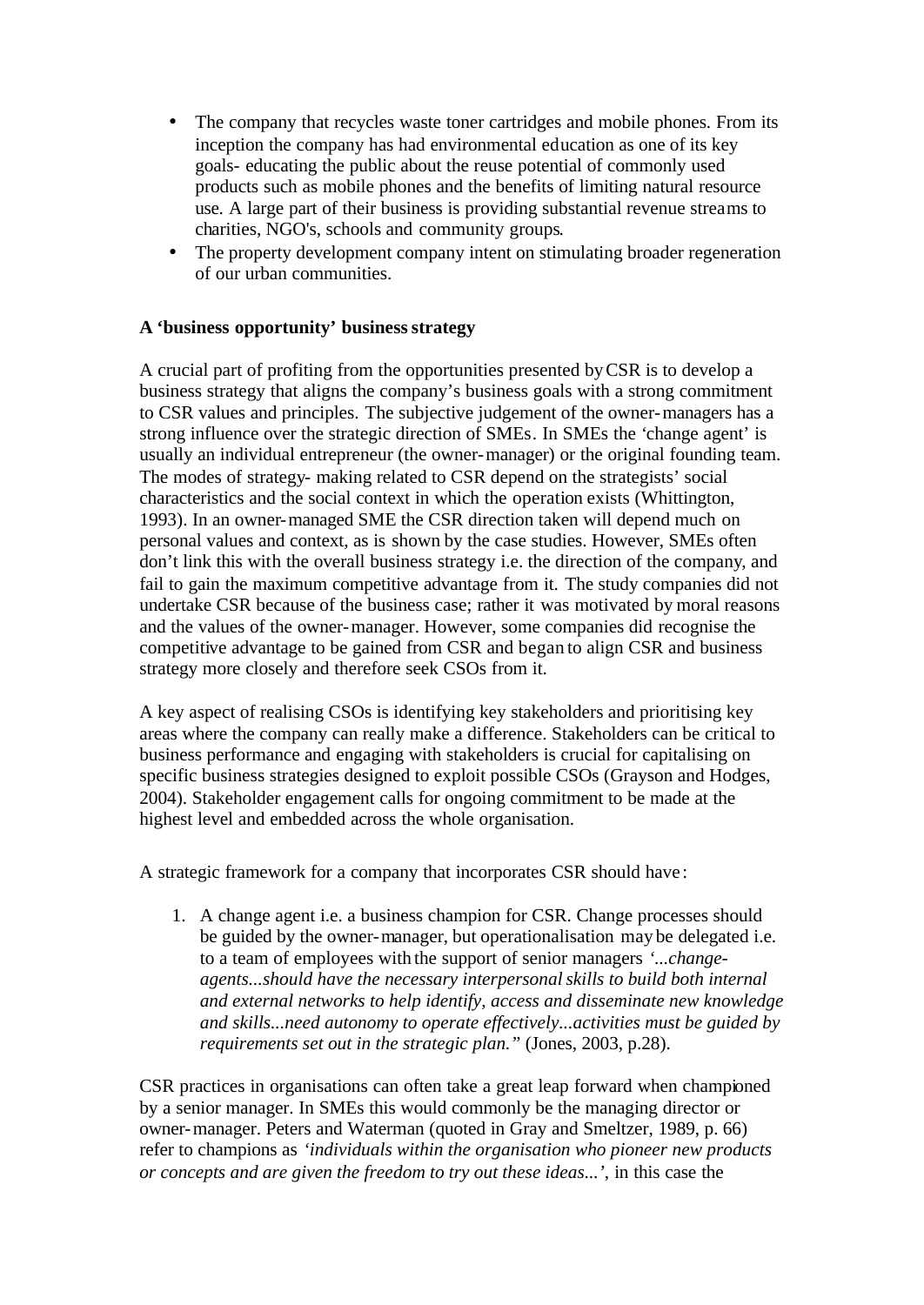concept is CSR. SME managing directors/owner-managers need to show strong leadership if they are to champion CSR in their company. They are helped by their relative freedom in being able to set the agenda, values and principles for their company; even so, leadership must be effective if these values are to be pushed throughout the organisation.

2. External networks- a willingness to draw on external knowledge sources is crucial to have access to all the skills and information needed to adopt CSR practices and realise CSOs.

There is an issue here for SMEs that needs to be addressed if external networks are going to be effective in helping SMEs to adopt CSR and realise CSOs. While SMEs are keen to learn about CSR from peers and to network with them, SMEs don't often seek CSR related support as is it seen as patchy, isn't coming from the right sources, confusing, overlapping or isn't the right kind of support. External stakeholders that would potentially be a great source of information and learning for SMEs, such as banks, aren't promoting CSR as much as they could.

3. Internal networks- acquiring new knowledge must be accompanied by mechanisms for dissemination.

SMEs have the ability to communicate well, but often have difficulty getting employees involved in CSR. The 'make a difference where you can' concept is important here, whereby companies look at their greatest area of impact and developing targeted CSR activities. If CSR strategy is to be effective it is important that it is targeted efficiently.

4. Flexibility- SMEs have a major advantage in that they are able to respond more rapidly to changing signals in the marketplace.

As has previously been demonstrated SMEs may be able to rapidly take advantage of new niche markets for products and services that incorporate social and/or environmental benefits in their value.

5. Innovation- innovation is a process rather than a single event; it can be incremental in SMEs and doesn't necessarily involve the adoption of radical new technology or the introduction of major new products, services or processes.

Innovation can take many forms. For example a printing company based in the East Midlands employing 39 people needed more flexibility of skills from its employees, so provided flexibility in hours in return. The company developed an innovative work-life balance policy and a 'people policy' dedicated to employee's training and development needs. The company now has 26 work patterns for 39 employees.

6. Competitive advantage- this doesn't necessarily mean getting bigger and making more profit if this isn't a company's main or only goal.

For example, a recycling and recovery company based in Scotland employing people had a core vision based around environmental education, and having a profound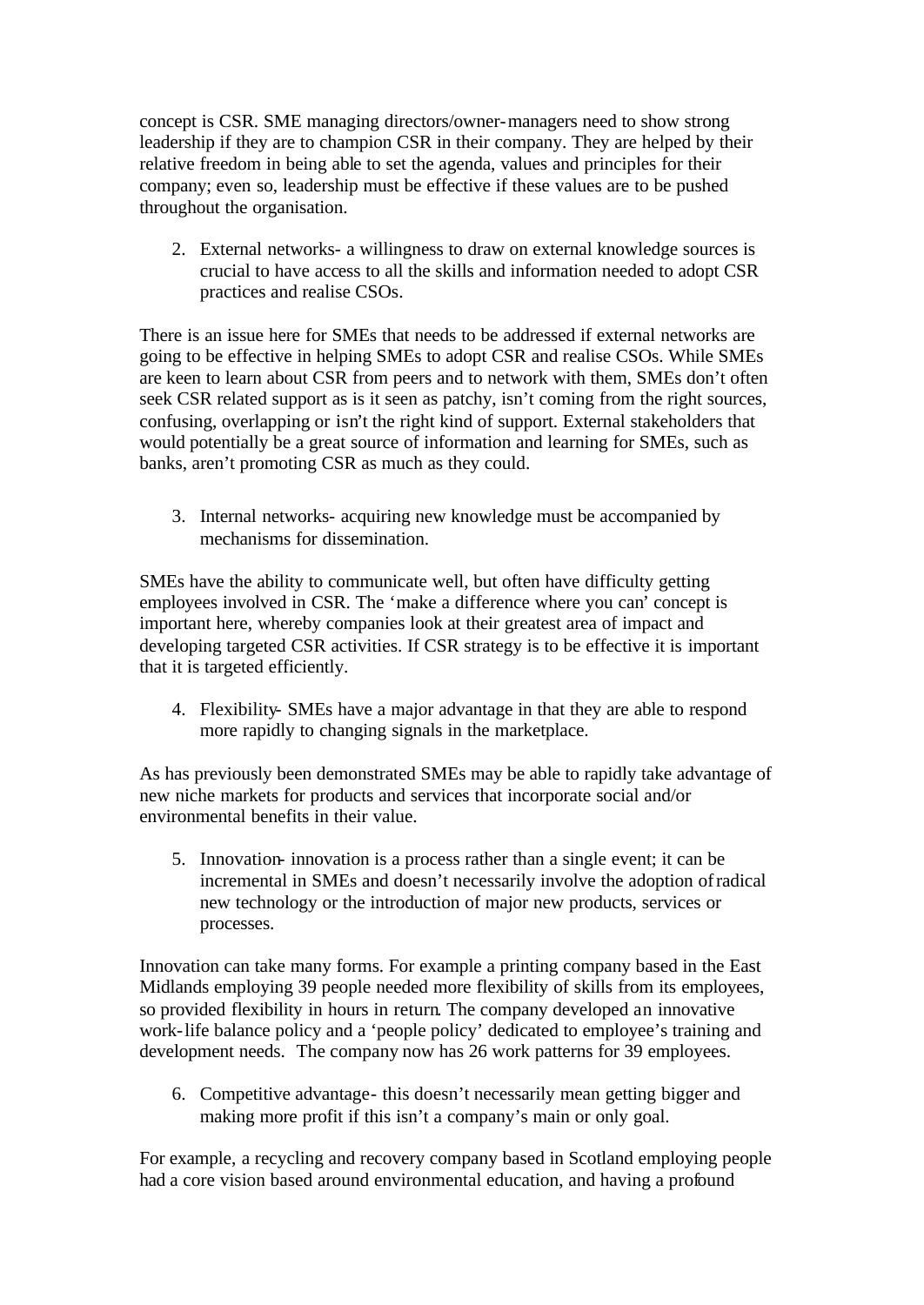impact on the environment and society by making recycling easy. For this company CSR is seen as just something 'you build into your business', it's all about the 'big picture, pulling lots of components together into a coherent strategy'. This company exemplifies the strategic approach to CSR:

- It has a dedicated change-agent or 'champion' in its owner-manager whose own values have influenced the direction and strategy of the company.
- It engages with a number of external stakeholders and partners to achieve its business goals.
- Everyone in the company is aware of the company's commitment to CSR and the CSR strategy is 'guarded' by a team made up of a cross section of staff.
- The company has recognised the potential in new markets for recycled and recovered products and is flexible enough to adapt when a new market opens up e.g. mobile phones.
- The company has developed innovative collection programmes, providing revenue streams for charities, NGO's, schools, community groups and commercial organisations.
- The company has capitalised on the CSO presented by recycling, recovery and environmental education and has realised a competitive advantage. It is a fast growth company and an international leader with strong social and environmental values at its core.

## **Conclusions: a 'business opportunity' model of CSR for SMEs**

Grayson and Hodges (2004) note that CSR must be built-in to a company's systems, and not bolted on as an externality. They suggest seven steps to integrating CSR into business strategy- identifying the triggers, scoping what matters, making the business case, committing to action, integration and gathering resources, engaging stakeholders and measuring and reporting. Their model is cyclical in nature; given the heterogeneous nature of SMEs in terms of size, motivation and level of CSR awareness this paper suggests that a step by step approach to realising CSOs for CSR is a more appropriate methodology for SMEs. Figure 1 is one suggested business opportunity model of CSR for SMEs. Each of the five steps is related to the important organisational capabilities and characteristics discussed in previous sections.

Step 1 requires a company to develop an understanding of CSR and translate this into business principles. This involves setting down the values and principles of the business, a task usually led by the business owner-manager or change-agent, and build the business's understanding of CSR around this vision. For example, the principle 'respect and value our colleagues' in CSR translates into improving the work-life balance of employees or providing excellent training and development opportunities. The principles laid out in this vision should reflect the eight key themes of values, human beings matter, every employee involved, diversity, creativity, holistic approach, community and wealth generation.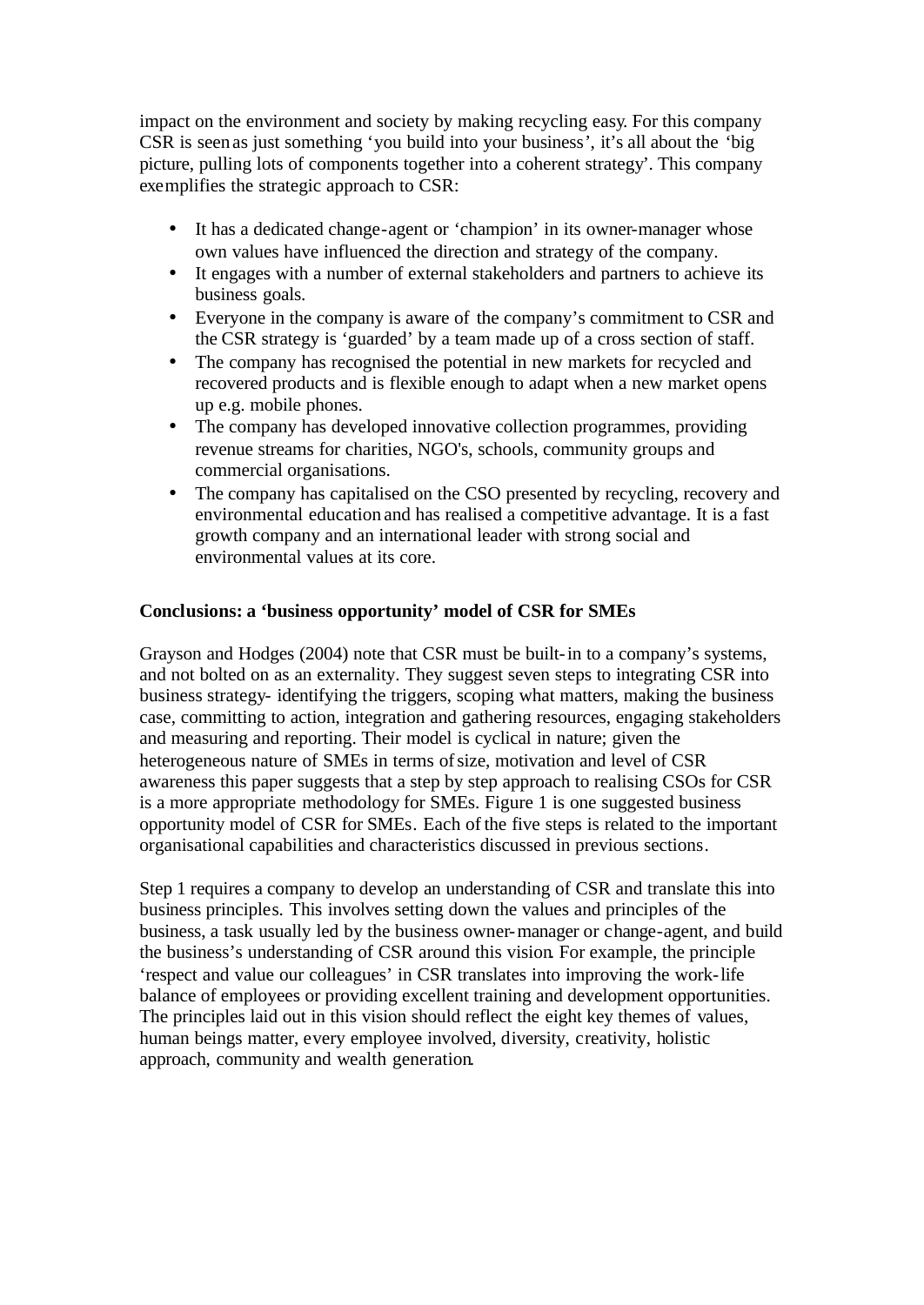

**Figure 1. A 'business opportunity' model of CSR for SMEs**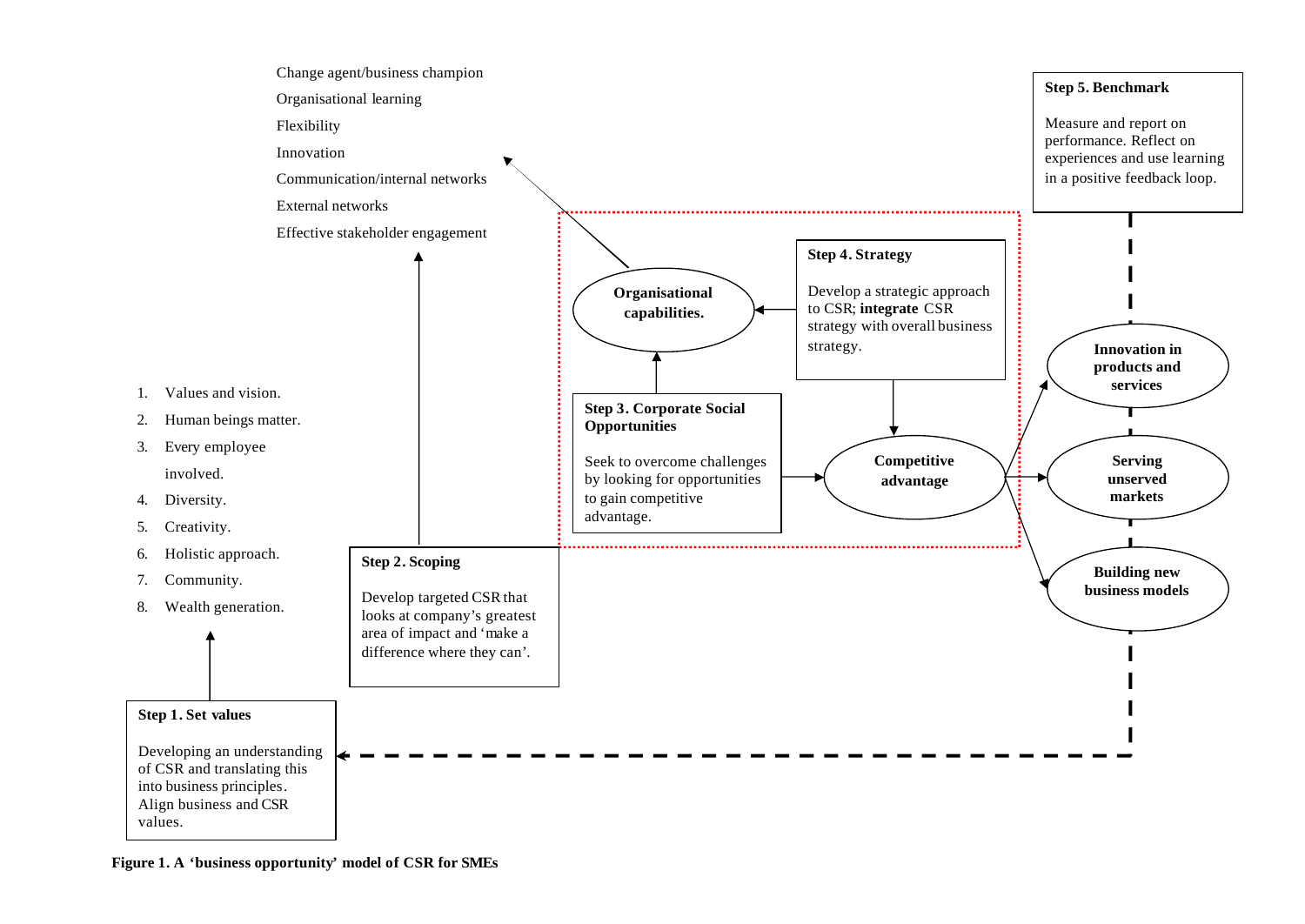A common starting point for the companies in the research study was to look at their greatest level of impact as a business and hope to make a significant difference by aiming their CSR efforts there. Step 2 entails companies scoping 'what matters' to their company with respect to CSR, doing so effectively means that CSR can be targeted efficiently and potential CSOs may emerge from this process. It has been suggested that SMEs often rely on dialogue strategies whereby they try to learn from new situations and from what external parties communicate (Graafland *et al.*, 2003). SMEs should therefore engage with stakeholders to learn which aspects of CSR are key to their company. The companies in the research study found that employees were more interested in CSR if they could be involved in schemes that directly related to their job and that provided them with opportunities for training and development.

Steps 3 and 4 are the crux of achieving competitive advantage from CSR. Step 3 takes the scoping process one stage further by suggesting that companies actively look at what CSOs from CSR may be realised. This may often involve overcoming any challenging aspects of CSR by being innovative and flexible and seeking marketdriven which at the same time address important societal and environmental conditions. While many SMEs are motivated to undertake CSR for moral reasons most are also pragmatic and recognise the need for it to be mutually beneficial if it is to succeed in a business context. Educating SMEs about the competitive advantage to be gained from CSR may be one of best ways to encourage SMEs to undertake CSR.

Developing a company CSR strategy is something that most SMEs would find difficult, indeed only a few study companies had reached this stage. However, those companies that had developed a CSR strategy stressed that CSR had to be integrated into all aspects of business operations and not be seen simply as a costly externality. By placing social responsibility at the core of everyday business decisions CSR becomes less of an 'add-on' and more 'just the way we do things'. In order to successfully develop such a strategy certain organisational capabilities, such as learning, networking and innovation are necessary.

Similarly, most SMEs are unlikely to externally report on their CSR performance. They are more likely to produce internal measurements (for example Key Performance Indicators) from which they can learn and that can be used in a dynamic feedback loop to improve company and CSR performance. However, those companies that do produce external reports or benchmark themselves externally e.g. by entering award schemes, may find that this could be a source of competitive advantage. The companies in the research study that had taken this step found that it helped them to make sense of their CSR activities and rationalise what they were doing- and from this strategies and policies also began to emerge. It also helped to raise their external profile and improve their market position.

This model allows companies to build a CSR strategy from simple beginnings through a process of learning and networking, one that many companies in the study had been through, and for companies to start at different levels depending on their size and experience of CSR. In this way a model may be more generic, rather than only suitable for medium sized companies or those who already have a high level of CSR awareness.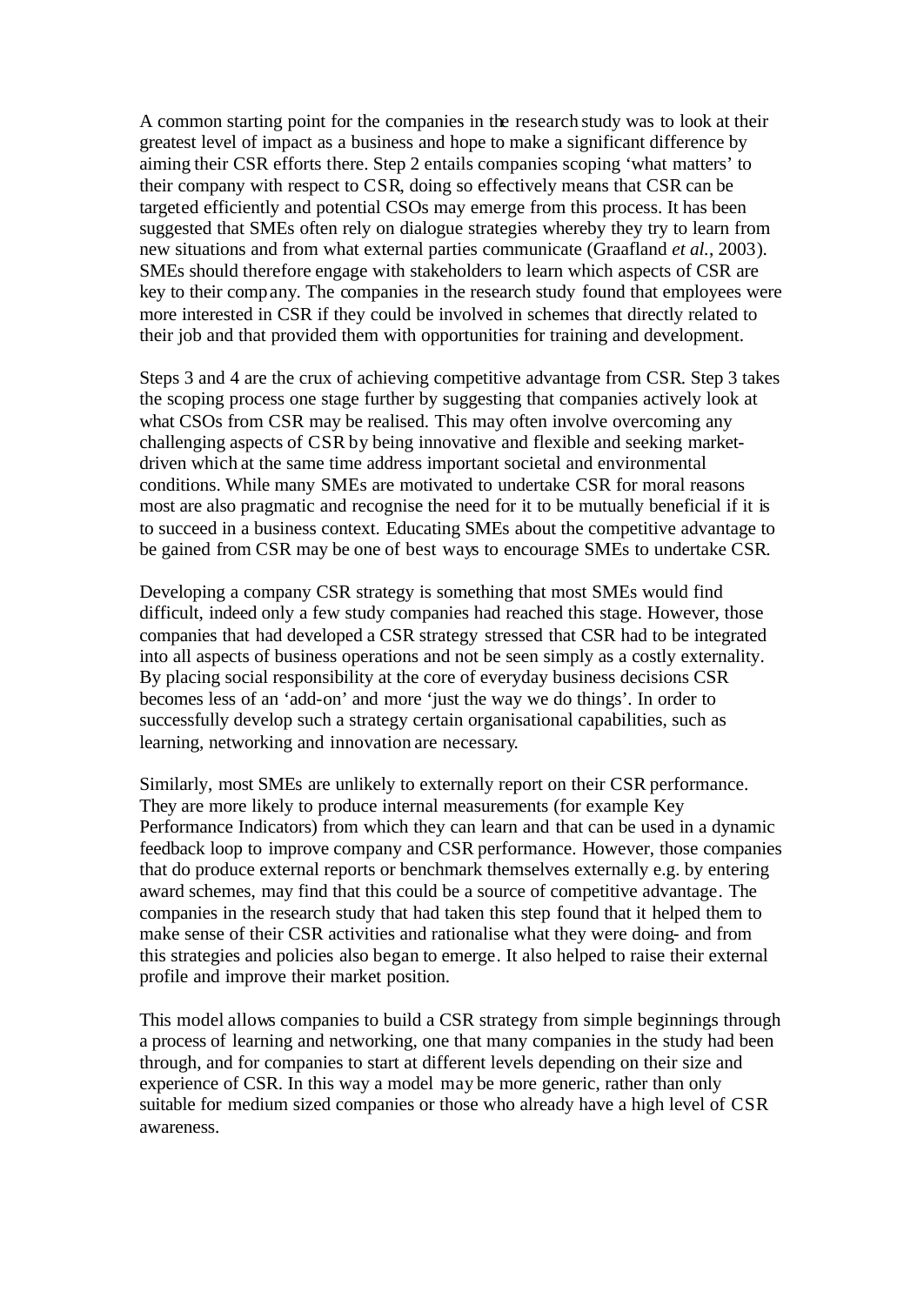#### **References**

Bacon N, Ackers P, Storey J, and Coates D. 1996. It's a small world: managing human resources in small business, The International Journal of Human Resource Management, 7(1), 82-100.

Baker, M. 2003. "Doing it small", Ethical Corporation Magazine August 20th, 2003.

Bolton, J.E. 1971. Small Firms: Report of the Committee of Inquiry on Small Firms (HMSO, London).

Burns, P. 2001. Entrepreneurship and Small Business. (Palgrave, Hampshire).

Curran, J., Rutherfoord, R., and Lloyd Smith, S. 2000. Is There a Local Business Community? Explaining the non-participation of small business in local economic development, Local Economy, **15**(3), 128-143.

Dex, S. and Scheibl, S. 2001. Flexible and Family-Friendly Working Arrangements in UK-Based SMEs: Business Cases, British Journal of Industrial Relations, **39**(3), 411- 431.

Department of Trade and Industry. 2001. Engaging SMEs in Community and Social Issues. (DTI, London).

Department of Trade and Industry. 2002. Business and Society: Corporate Social Responsibility. (HMSO, London).

European Commission and Observatory of European SMEs. 2002. European SMEs and social and environmental responsibility. (Enterprise Publications)

European Union. 2004. European Multistakeholder Forum on CSR: Report of the Round Table on Fostering CSR among SMEs. (European Union).

Fiegenbaum, A. and Karmani, A. 1991. Output flexibility: A competitive advantage for small firms, Strategic Management Journal, **12**, 101-114.

Fletcher, D. 2000. 'Family and Enterprise' in Jones-Evans, D. and Carter, S. (eds.) *Enterprise and Small Business: Principles, Policy and Practice*. Addison-Wesley Longman, London.

Fuller, T. 2003. Small business futures in society, Futures **35**(4), 297-304.

Gibb, A. 1997. Small firms' training and competitiveness: building upon the small firm as a learning organisation, International Small Business Journal, **15**(3), 13-29.

Gibb A. A. 2000. SME Policy, Academic Research and the Growth of Ignorance, Mythical Concepts, Myths, Assumptions, Rituals and Confusions, International Small Business Journal, **18**(3), 13-34.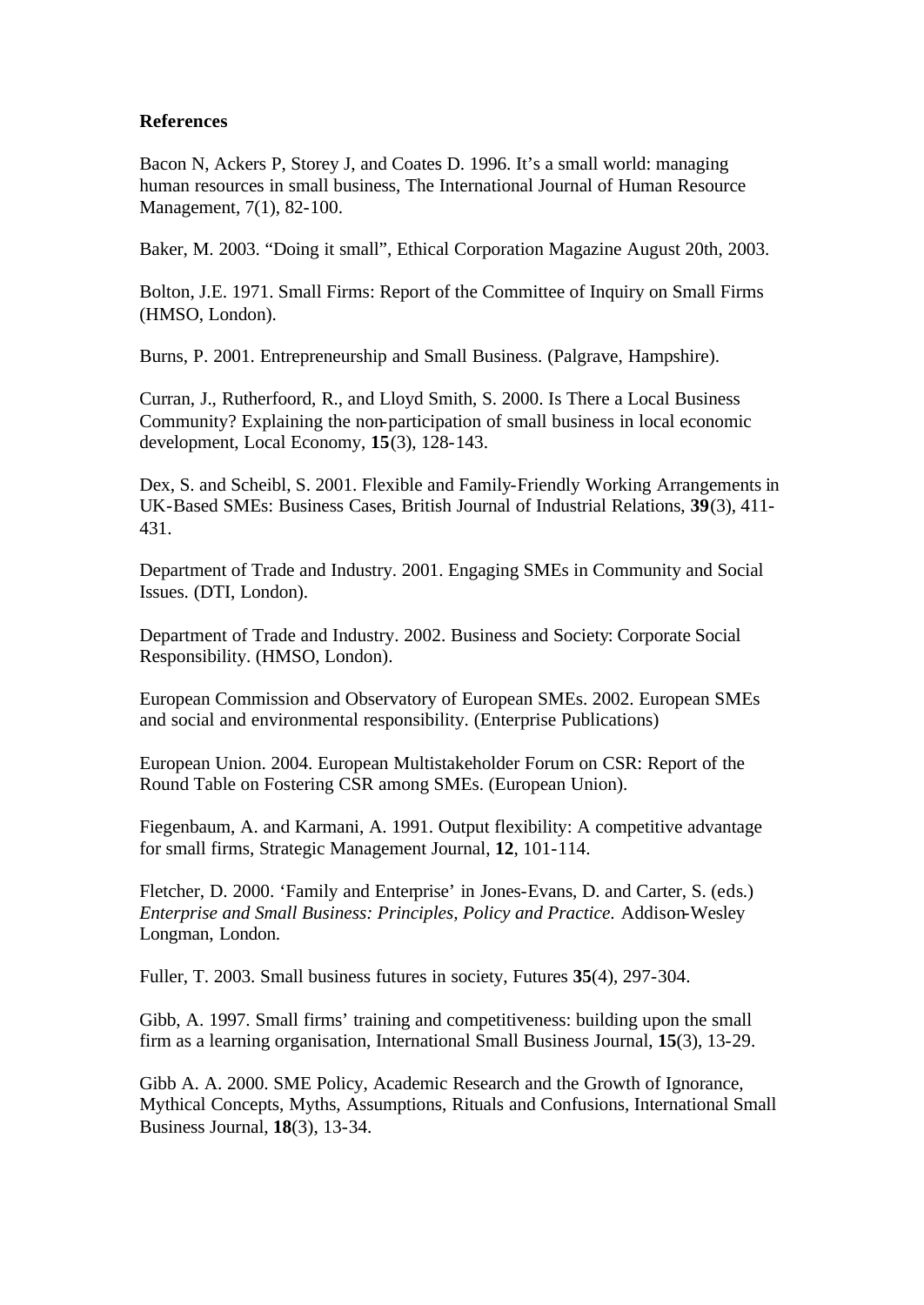Goffee, R. and Scase. 1995. Corporate Realities: The Dynamics of Large and Small Organisations. (International Thomson Business Press, London).

Graafland, J., van de Ven, B. and Stoffele, N. 2003. Strategies and Instruments for Organising CSR by Small and Large Businesses in the Netherlands, Journal of Business Ethics, **47**, 45-60.

Grant Thornton. 2002 "UK SMEs now embracing corporate social responsibility", Grant Thornton http://www.grant-thornton.co.uk/client240/grantthorntoncontent (accessed 04/05/2004).

Gray, E.R. and Smeltzer L.R. 1989. Management: The Competitive Edge, Collier MacMillan Publishers, London.

Grayson, D. and Hodges, A. 2004. Corporate Social Opportunity! 7 Steps to make Corporate Social Responsibility work for your business. Greenleaf Publishing, Sheffield.

Habisch, A. 2004. "Social Responsibility, Social Capital and SMEs" in Spence, L.J., Habisch, A. and Schmidpeter, R. (eds.), Responsibility and Social Capital: The World of Small and Medium Sized Enterprises, (Palgrave MacMillan, Hampshire), pp.25-34.

Hemingway, C.A. and Maclagan, P.W. Managers' Personal Values as Drivers of Corporate Social Responsibility, Journal of Business Ethics, **50**(1), 33-44.

Hillary, R. 2000. "Introduction", in Hillary, R (ed.), Small and Medium-Sized Enterprises and the Environment: Business Imperatives, (Greenleaf Publishing Ltd, Sheffield), pp. 11-22.

Irwin, D. 2002. Encouraging responsible business. (Small Business Service).

Jenkins, H. 2004. A Critique of Conventional CSR Theory: An SME Perspective, Journal of General Management, **9**(4), 55-75.

Jenkins, H. 2006. Small Business Champions for Corporate Social Responsibility, Journal of Business Ethics, **67**(3), 241-256.

Jones, O. 2003. "Competitive Advantage in SMEs: Towards a Conceptual Framework", in Jones, O. and Tilley, F. (eds.), Competitive Advantage in SMEs: Organising for Innovation and Change. John Wiley & Sons, Chichester.

Joseph, E. 2000. A Welcome Engagement: SMEs and Social Inclusion. (Institute of Public Policy Research, Southampton).

Kramer, M., Pfitzer, M. and Lee, P. 2005. Competitive Social Responsibility: Uncovering the Economic Rationale for Corporate Social Responsibility among Danish Small- and Medium- Sized Enterprises. Foundation Strategy Group and Center for Business and Government, John F. Kennedy School of Government, Harvard University.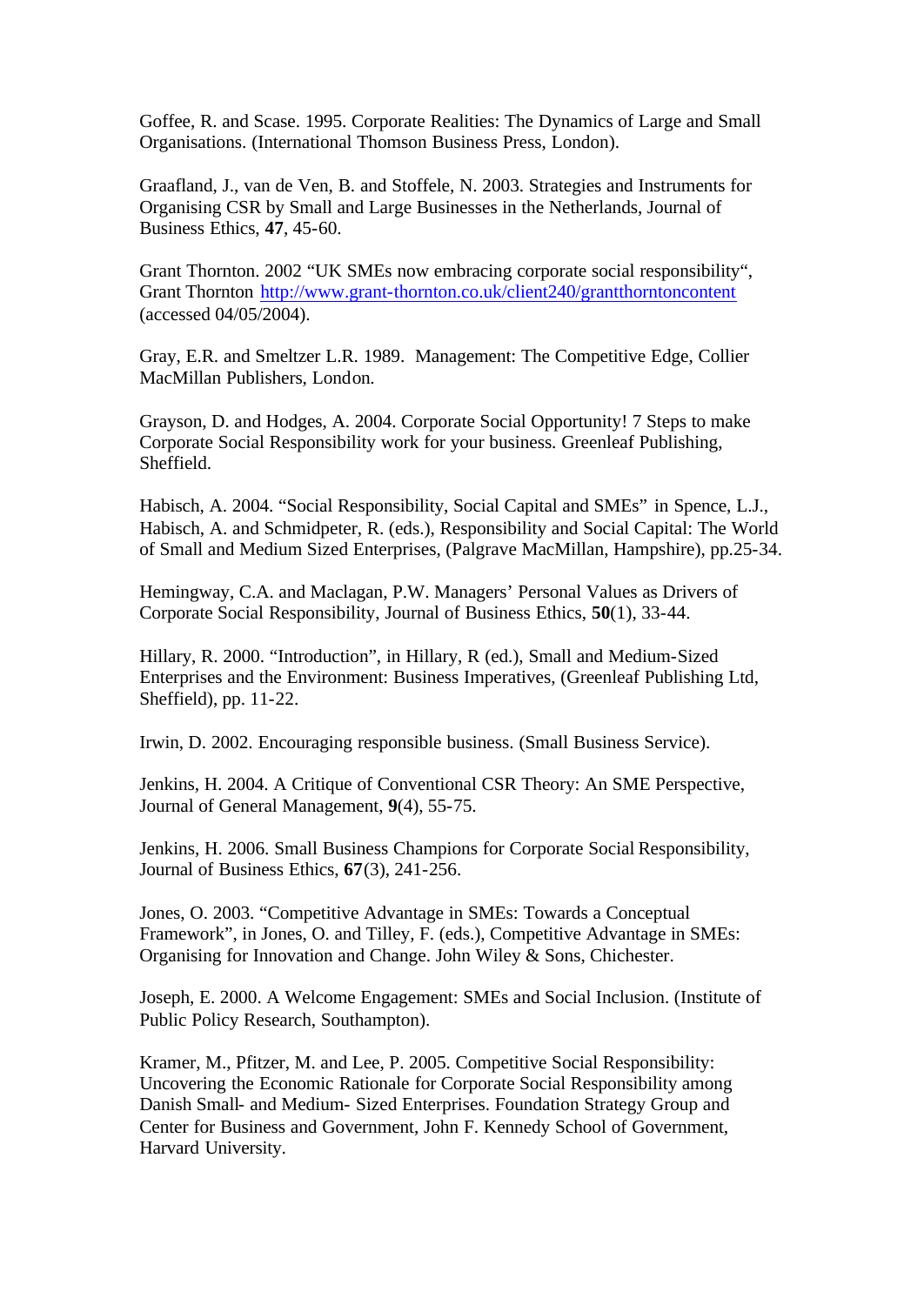Lamont, G. 2002. The Spirited Business: Success Stories of Soul Friendly Companies. Hodder & Stoughton, London.

Lefebvre, L.A. and Lefebvre, E. 1993. Competitive positioning and innovative effort in SMEs, Small Business Economics, **5**(4), 297-305.

MORI. 2000. SMEs' Attitudes to Social Responsibility (Impact on Society Taskforce).

Porter, M. 1985. Competitive Advantage: Creating and Sustaining Superior Performance. Free Press, New York.

Quinn, J.J. 1997. Personal Ethics and Business Ethics: The Ethical Attitudes of Owner/Managers of Small Business, Journal of Business Ethics, **16**(2), 119-127.

Rosenfeld, S.A. 1996. Does cooperation enhance competitiveness? Assessing the impacts of inter-firm collaboration, Research Policy, **25**, 247-263.

Southwell, C. 2004. "Engaging SMEs in Community and Social Issues" in Spence, L.J., Habisch, A. and Schmidpeter, R. (eds.), Responsibility and Social Capital: The World of Small and Medium Sized Enterprises, (Palgrave MacMillan, Hampshire), pp. 96-111.

Spence, L. J. 1999. Does size matter: The state of the art in small business ethics, Business Ethics: A European Review, **8**(3), 163-174.

Spence, L.J. and Rutherfoord, R. 2000. Social responsibility, profit maximisation and the small firm owner manager, Journal of Small Business and Enterprise Development, **8**(2), 126-139.

Spence, L.J., Coles, A-M and Harris, L. (2001) 'The Forgotten Stakeholder? Ethics and Social Responsibility in Relation to Competitors' Business and Society Review 106(4) 331-352.

Spence, L.J. and Schmidpeter, R. 2003. SMEs, Social Capital and the Common Good, Journal of Business Ethics, **45**(1-2), 93-108.

Spence, L.J., Schmidpeter, R and Habisch, A. 2003. Assessing Social Capital: Small and Medium Sized Enterprises in the UK and Germany, Journal of Business Ethics, **47**(1), 17-29.

Spence, L.J., Habisch, A. and Schmidpeter, R. 2004. Responsibility and Social Capital: The World of Small and Medium Sized Enterprises. (Palgrave, MacMillan, Hampshire).

Teece, D., Pisano, G. and Shuen, A. 1997. Dynamic capabilities and strategic management, Strategic Management Journal, **18**(7), 88-94.

Tilley, F. 2000. Small firm environmental ethics: how deep do they go?, Business Ethics: A European Review, **9**(1), 31-41.